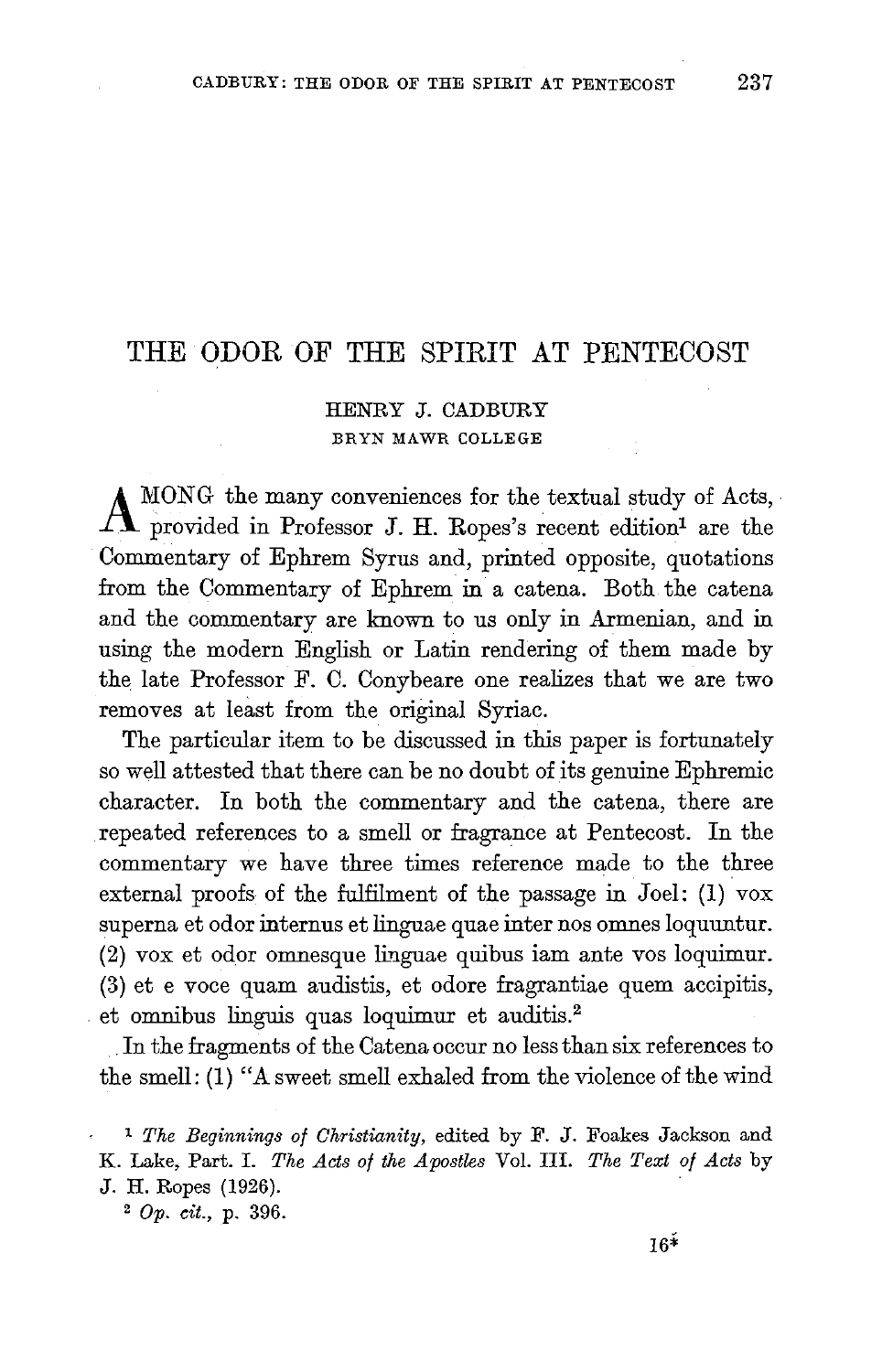and filled all the house." (2) "And how did the wind fill the house? Evidently with a sweet odour and brilliant light." (3) "In various forms it appears, for not a wind and smell and light only, but tongues visible they saw, and these like fire, to indicate many persons through fire." (4) "The voice which came from heaven was audible to all citizens, and the smell which exhaled from the violence of the wind collected the many together." (5) "These same people whom the dread sound stirred and the fragrant smell led gathered together." (6) "And to us is witness the violent sound which resounded, and the sweet odour which exhaled, and the strange tongues we speak."3

There can be no doubt that the story of Pentecost as known to Ephrem referred to an odor. Whence came that smell into his thinking about Acts? This query is the cause of the following study.

The first suggestion that comes to our mind is that there was an addition of some sort in the underlying text. None of the variants in the passage in Greek or Latin (not even those of the Western Text with which Ephrem so often agrees) give any clue. Rendel Harris voiced this conjecture when he said, "We may suspect there was something in the text which provoked the comment about the sweet smell. Was it an assimilation to Isaiah vi. 'The house was filled with smoke,' viz. of incense ?"4

It is perhaps some objection to this that the smoke at Isaiah's vision is not. necessarily the smoke of incense. But should we adopt this suggestion we might then appeal to the fact that the passage from Joel quoted a bit later as fulfilled includes the words "blood and fire and vapour of smoke"  $(\alpha \tau \mu \delta a \kappa a \pi \nu o \hat{\nu})$ . And the

3 *Op. cit.,* pp. 397, 399. Of these six passages the second is headed Nyss-Ephrem; the third Nazianzen. "But Nazianzen is no more likely than the other Gregory to have had a reference to the odour of sanctity in his text of Acts, and we may suspect here the influence of Ephrem." So wrote Conybeare, but the present investigation makes it less certain that the idea. could not have been held by the Cappadocian as well as the Syriac fathers.

4 J. Rendel Harris, *Four Lectures on the Western Text of the New Testament,* London (1894), p. 38 *note.*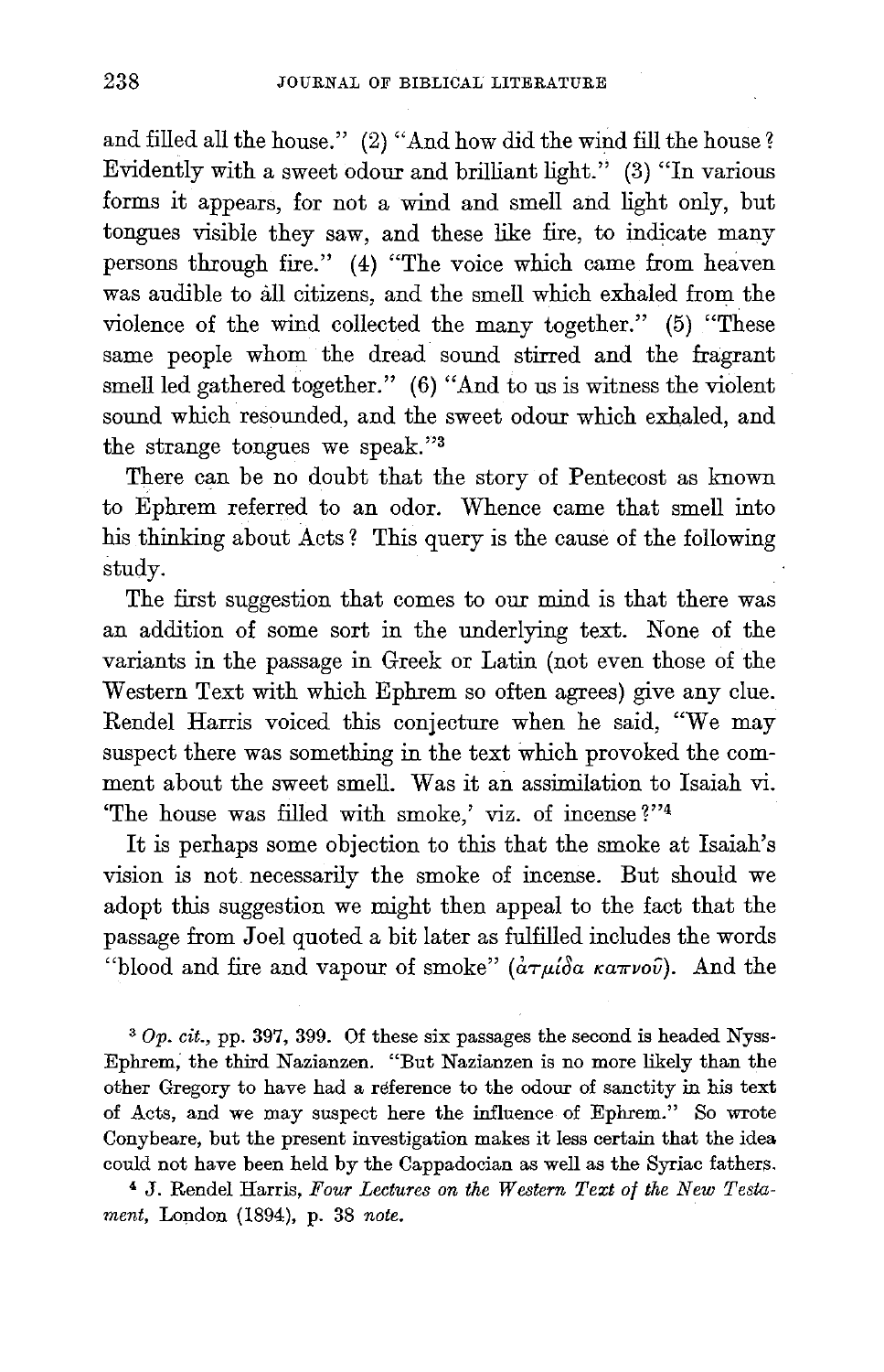catena (unlike Codex Bezae) does not omit these words. But in Joel certainly, whatever we think of Isaiah, smoke is not the pleasant smell of incense.

If assimilation of Acts to another passage of Scripture is to be thought of, a better suggestion would be John 12 3. Again here we have a reference as in Isaiah and in Acts to the filling of the house: "The house was filled with the odor of the ointment" ( $\tau$  $\hat{\eta}$ s  $\hat{\sigma}$  $\sigma \mu \hat{\eta}$ s  $\tau$ o $\hat{\nu}$   $\mu \hat{\nu}$  $\rho \omega$ ). It is the synoptic story of the anointing of Jesus. Among the additions of John's version of the incident is this sentence. It may be a vivid detail, but it may also be a symbolical item of deep meaning.

It is of course possible that without any influence from other Biblical passages the Greek and Syriac texts before Ephrem Syrus became interpolated. It is worth while, however, to see whether by any possibility the present text could give rise to the idea of an odor.

There is for example the Greek word  $\pi\nu$ on. It is usually translated here 'wind.' Augustine and Cyprian have *flatus* and the Vulgate *spiritus* and certainly  $\pi\nu$ on in current Greek ought to mean 'breath' rather than 'wind' *(ventus).* But what breath or breathing can be meant ? Of course the winds are spoken of as having breath. One can speak of the  $\pi\nu$ or  $\dot{a}\nu\epsilon\mu\hat{\omega}\nu$  as in the Apology of Aristides V. 4 and 5, and of  $\eta \pi\nu o\eta \tau o\tilde{\nu}$  Ze $\phi\tilde{\nu} \rho o\nu$  in pagan Greek poetry. But  $\pi\nu$ on alone meaning a wind or gust of wind is not common, to say the least.

Could not  $\pi\nu$ <sup>o</sup> itself mean smell? On the whole this meaning seems no more far fetched than the usual one of 'wind.' Certainly secular Greek uses both verb ( $\pi\nu\epsilon\omega$ ) and noun ( $\pi\nu\sigma\eta$ ) poetically of smell. The instances in the dictionaries are mostly from tragedy and comedy and are doubtless poetic. But in vernacular Greek poetic diction often becomes prose.

One could regard the  $\pi\nu$ ons  $\phi \epsilon \rho o \mu \acute{\epsilon} \nu \eta s$  not as a genitive dependent on  $\hat{\eta}_{XOS}$  but as a genitive absolute. In Syriac the  $\pi\nu$ o $\hat{\eta}_S$  would become the nominative (as it is in the Peshitto) and the subject of 'filled,' since it becomes the nearest antecedent. We could render our Greek: "then came suddenly a sound from heaven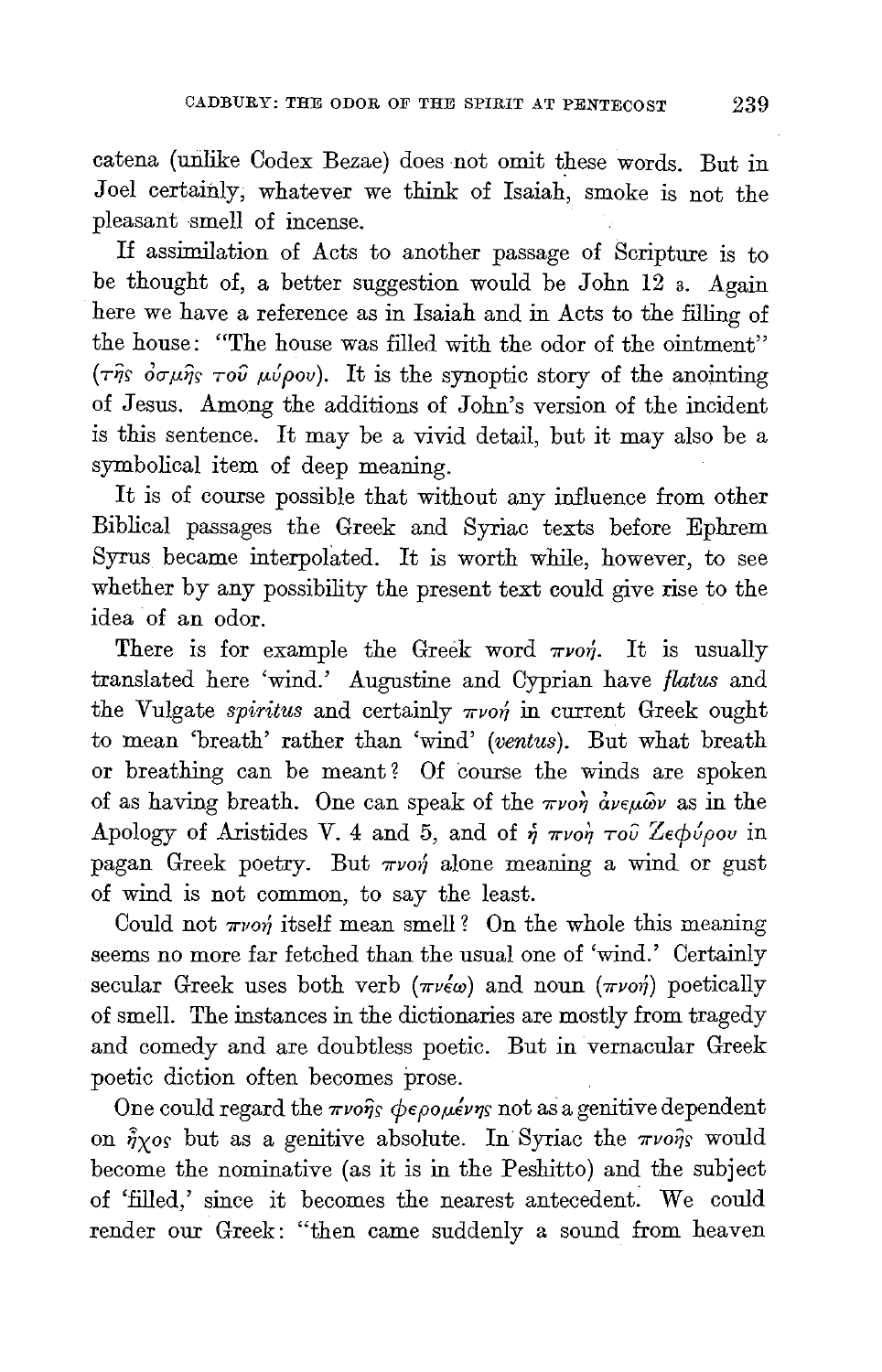while as it were a strong smell exhaled." I am not sure that  $\beta_1$ wards would be used of smells,<sup>5</sup> otherwise the translation might well have been that of Ephrem's Syriac. It will be observed that the 'exhaled' of his comments would thus go back to φερομένης.

It may be argued against this that Ephrem mentions both the wind and the smell, and hence cannot have gotten his smell from  $\pi\nu$ o*n*. But two possibilities exist. Perhaps his Syriac translated the difficult<sup>6</sup>  $\pi\nu$ on by two nouns instead of one. It is a habit of translators to do just this with obscure or ambiguous words in their originals. Or perhaps the catena -in mentioning both wind and smell is therein conflate, a combination of two commentators, or of the commentator and of the text as usually interpreted. It should be observed that the continuous commentary of Ephrem as distinct from the catena has no allusion to a wind at all, but only to the smell. Along with the voice and the tongues it is the principal phenomenon.

An alternative suggestion is that the change is due to a scribal error in the Syriac. If  $\pi\nu$ on is to be understood as wind, the Old Syriac would doubtless use to translate it M~1, **..... c), lu..oL**  But the word for smell in Syriac differs by but one letter:  $n^*$ , ~;, **,U .. ;.** This is, for example, the word used in John 12 3. An interchange of these two words in the Syriac translation would explain the whole origin of the smell.

5 It is not used of smells, for example, in Theophrastus, *De odoribus,*  who enumerates the adjectives applied to smells  $(1 \tS 2)$  as  $\delta \rho \mu \nu \nu s$ ,  $\delta \sigma \chi \nu \rho \delta s$ , *p.aA.aKo>, yXvKvs, {3apvs.* But *{3latos* when once translated into another language might be appropriate to smells. Of course *βιαίας* and φερομένης both suit 'wind.' See H. B. Swete, *The Holy Spirit in the New Testament*  (1910), p. 70, *notes* 4 and 5. Many illustrations of both verb and adjective in this connection can be found.

 $6$  I think  $\pi\nu$ o $\eta$  in this passage may be called difficult. It is not so obvious as one commonly assumes in reading one's Greek Testament that here it means wind. I was puzzled by it before I knew of Ephrem's treatment of the passage. And I once played with the suggestion here that it meant a deep breathing. There is one other occurrence in the New Testament and in this writer at Acts 17 25 in the paronomasia  $\zeta \omega \eta \nu$  *kal*  $\pi \nu o \eta \nu$ *.*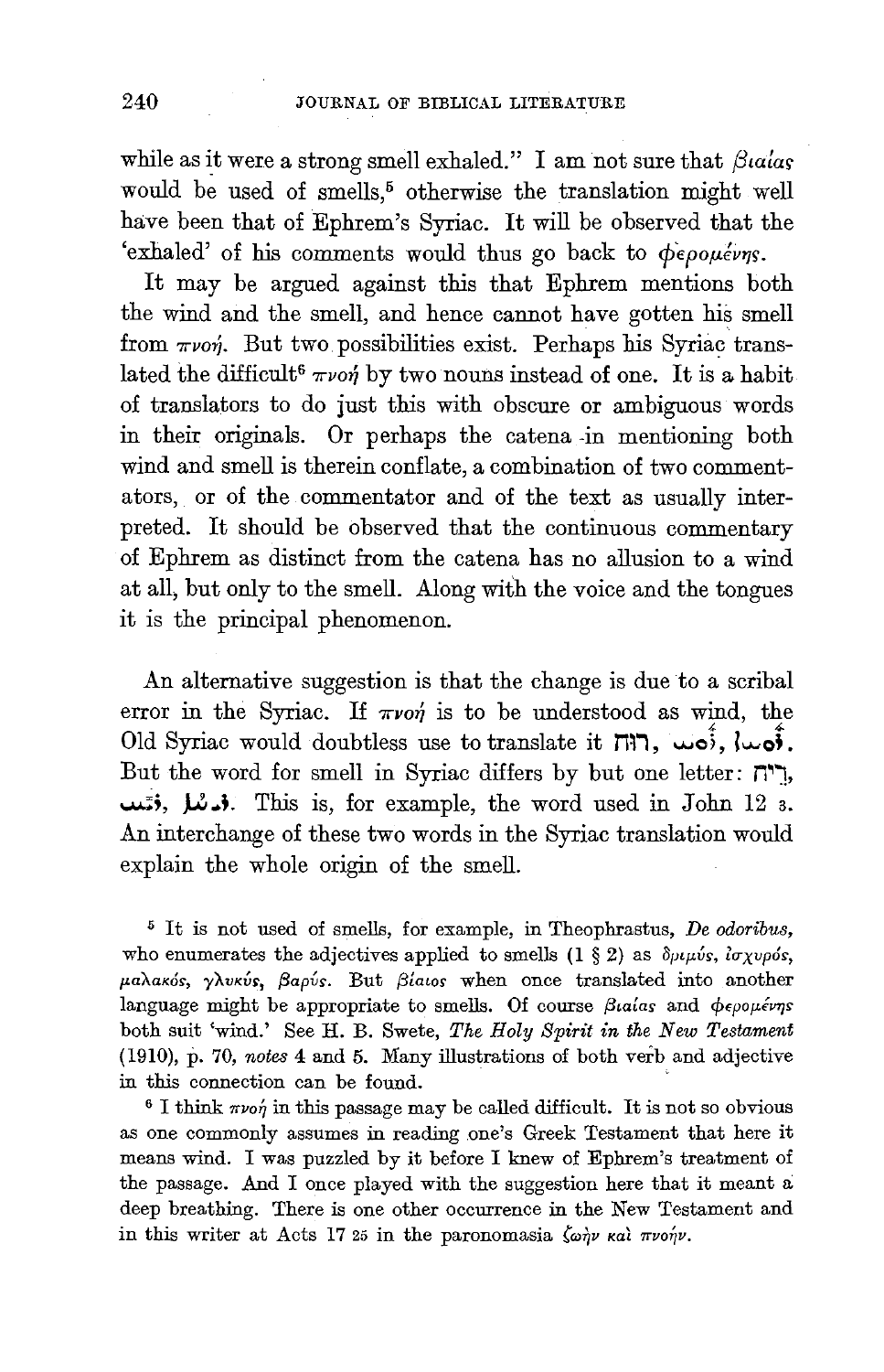Whatever the extent to which the text of Acts offered an excuse for finding an odor at Pentecost, it is probable that Ephrem's reference is also affected by the existence of a recognized rôle for odors in the history of religion. On this subject we may turn to the comprehensive monograph of Ernst Lohmeyer,  $V$ om *göttlichen* Wohlgeruch.<sup>7</sup> He has collected evidence for divine odors as found in the Greek and Roman mythology, in Egyptian religion, in Persian religion, in Judaism and to some extent in Christianity. The characteristic place of smell in the earlier religions he summarizes as follows:

Die Vorstellung vom gottlichen Wohlgeruch ist nicht eine besondere Anschauung einer bestimmten Religion, sondern eine allgemeine verschiedener antiken Religionen. Der Wohlgeruch ist in ihnen Merkmal gottlichen Lebens, Zeichen gottlicher Nahe, Form gottlicher Offenbarung. Die besondere Art und Gestalt, die die Vorstellung in den einzelnen Religionen gewonnen hat, wird durch die Art der Gottesanschauung bestimmt: wie in einem kleineren Bilde verdichtet sich in dem Duftsymbol das Wesen, der lebendige Hauch jeder Religiositat. Das Symbol hat in Griechenland seine menschlichste, sinnlichste und sinnvollste Deutung erfahren; in Ägypten ist es am engsten mit Opfergedanken und den Vorstellungen vom Leben nach dem Tode verbunden. In der persischen Religion ist es zu einem Bilde sittlicher Krafte geworden.8

There are different parts played by the odor. Very general is the mention of a sweet smell at the appearance of the deity<sup>9</sup> (and conversely of an evil smell at the appearance of an unfriendly spirit or demon). Perhaps the most familiar passage is Virgil's description of the epiphany of Venus to Aeneas:

> Dixit, se avertens rosea cervice refulsit, ambrosiaeque comae divinum vertice odorem spiravere.1°

<sup>7</sup>*Sitzungsberichte der Heidelberger .Akademie der Wissenschaften.* Philo sophisch-historische Klasse, X (1919), 9. Abhandlung.

8 Lohmeyer, *op. cit.,* p. 24.

9 Cf. E. Pfister "Epiphanie" in Pauly-Wissowa, Supplementband IV (1924), especially § 40, col. 316.

<sup>10</sup> *Aeneid*, I, 402ff. Cf. Ovid *Fast*. V, 375f. (327f.) of the goddess Flora: Omnia finierat; tenues secessit in auras.

Mansit odor; posses scire fuisse deam.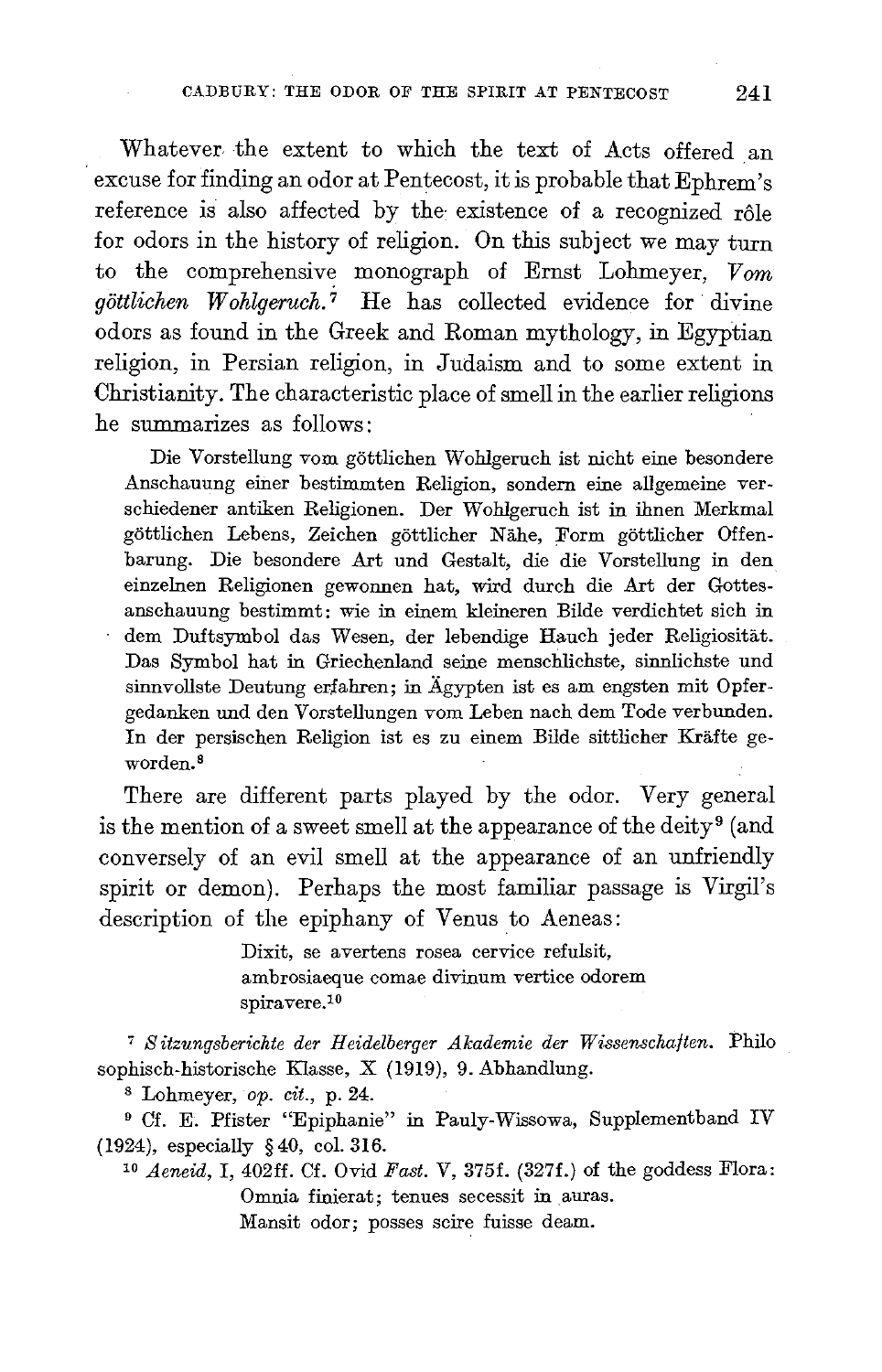Places that the god haunts<sup>11</sup> share this smell and of course the god's robes12 or hair are redolent. The same ideas occur in Egyptian literature over a period of several millennia.

The aspect of divine nature presented by the odor varies. That it is a personal trait of a god, just as all men have an odor of their own, is a primitive idea. It is then simply a distinctive aroma\_l3 This leads to the view that it is due to an anointing like the anointing of men with perfume. But of course the divine perfumes are unique, ambrosia and nectar, and of surpassing sweetness. By a natural suggestion or confusion the fragrant offering to the gods by men, whether of incense or of ointment or of oil, is regarded as commuted into the divine aroma.

The odor is a particularly satisfactory symbol for a god because of its real but refined sensory character. It is less tangible than hearing, as hearing is less tangible than seeing.14 And while all three of these senses often share in the theophany, the coming and the going of the goddess, the margins of her visibility, are to be detected by smell rather than by sight.

11 Plutarch, *De defectu orac.* 21, p. 421 B.<br><sup>12</sup> Homeric Hymn to Demeter 231, 277f. The same expressions occur in the gnostic *Acts of Thomas* 6. Satire and comedy, of course, follow suit, e. g. Aristophanes, *Pax* 525f.; Lucian, *Ver. kist.* II. 5.

13 At the first approach of the chorus of the Oceanids Aeschylus's Prometheus asks (lines 115f.):

> $\tau$ *is αλχώ, τις δδμα προσέπτα μ' αφεγγής, BE6rrvros-,* ~ *(3p6rEws,* ~ *KEKpap.€vry;*

<sup>14</sup> There is conventional order of climax in Paul's question  $(1 \text{ Cor. } 1217)$ :  $\epsilon$ <sup>2</sup> <sup>5</sup>λον τὸ σῶμα ὀφθαλμός, ποῦ ἡ ἀκοή; εἰ ὅλον ἀκοή, ποῦ ἡ ὅσφρησις;

Again quite recently the superior subtlety of the olfactory sense is being recognized. I" quote one example. "Smell especially, perhaps the most atrophied of all the senses of man, shows signs of having once been in the main a time-dealing sense; everybody is familiar with its power in reviving the memory of the past; and I have heard a rumour of certain speculations in Germany to the effect that the human mind has missed a vast amount of interesting knowledge by trusting to sight rather than to smell as a means of finding its way through the universe." - L. P. Jacks, *Constructive Citizenship* (1928), p. 13.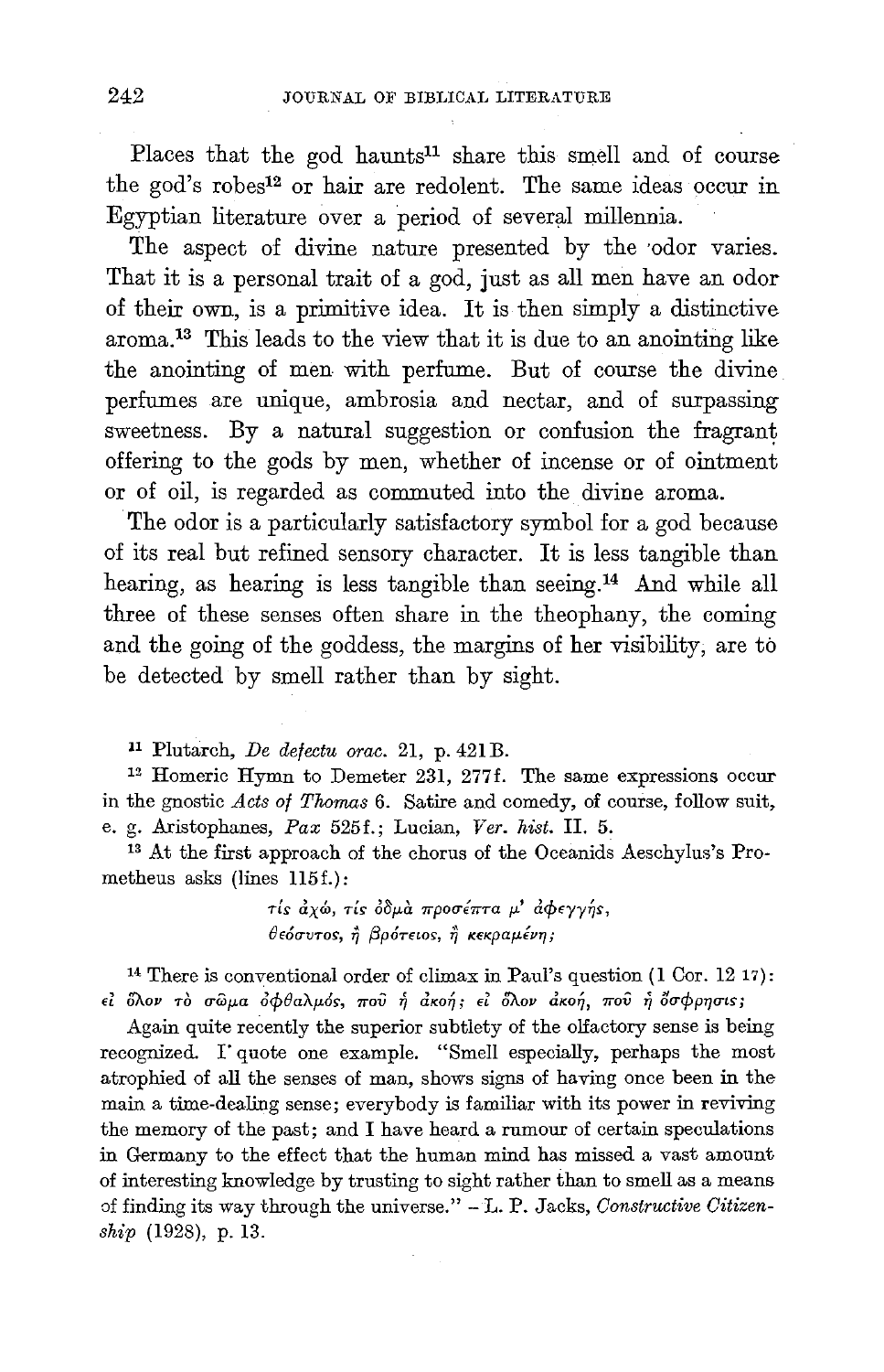Beauty, strength, moral character15 may be suggested by the divine fragrance, and any of these may be thought of as transferred to man from god. In cases of such transfer the man is anointed or sprinkled.16

The immortality of the god is a natural aspect to indicate by smell. And this in turn converges with the odors of flowers that the pagans thought of as blossoming upon the graves of the departed and supplying for them the only life after death which men could know. Even some gods or heroes survived only like Narcissus in the fragrant flower. The odor of immortality converges, too, with the odors of flowers which in Greek and Latin literature mark the islands of the blest. And perhaps there is confusion between the odors of ointments or spices used for embalming the dead and the life of the dead.

The non-material character of deity in Jewish and Christian thought in some respects made the odor of deity less common there than in paganism. Neither the Old Testament nor the New signalizes the divine being's presence by odor. One who is not in either the earthquake or the fire will scarcely be touched with the hand or sensed with the nostril. But in various forms some of the motifs in other religions recur, partly no doubt due to these earlier cultures, though it is never easy to trace them to their source.

References to the fragrance of trees and flowers would be natural in any religion, but when they are used of the garden of Eden at creation or of the paradise that the saints are to enjoy hereafter, one may suspect that Jews and Christians have borrowed from pagan eschatology. The Book of Enoch, as we should expect, refers to such odors from the trees of the garden of Righteousness, or the trees that encircle God's throne, or the trees of life or of knowledge.17 The summary of the story of creation in 2 Esdras

15 In the Persian texts the fragrance of Ahriman is a fixed metaphor for morality, and a like fragrance has become an allegory for the living moral forces in man not only in Persian but in Mohammedan religion. Lohmeyer, pp. 22ff.<br><sup>16</sup> Lohmeyer, pp. 12ff.<br><sup>17</sup> Enoch 24 sff.; 29 2; 30 2; 31 s; 32 1, 3, 4, all preserved in Greek.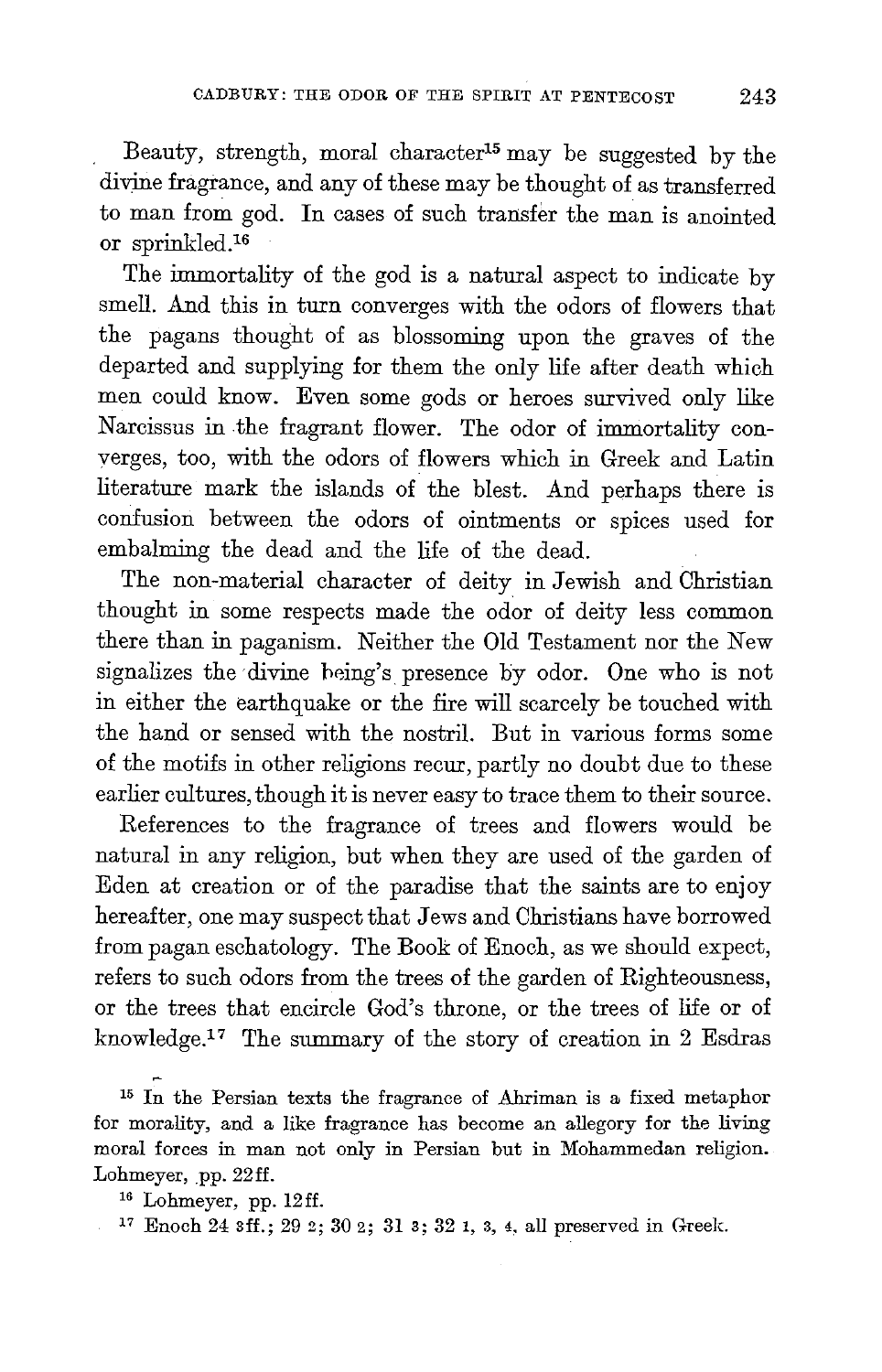mentions as created· on the third day (5 44) fruit and flowers for taste and smell. As early as the Apocalypse of Peter we have like expressions in Christian writings.<sup>18</sup>

The terms of the fragrant garden appear also in more mystical or moral forms in the literature. For the former the Eleventh Ode of Solomon may .be quoted:

I became like the land which blossoms and rejoices in its fruits.

- And the Lord (was) like the sun (shining) upon the face of the land;
- $M_V$  eyes were enlightened, and  $m_V$  face received the dew:
	- And my nostrils had the pleasure of the pleasant odour of the Lord. And He carried me into His Paradise
	- Where is the abundance of the pleasure of the Lord.19

For the apocalyptic writers, somewhat as in the Persian religion,<sup>20</sup> righteousness was the real meaning of flowers and their fragrance.21 By allegorical use of the Song of Songs the metaphors of fragrance received reinforcement.22

. Another influence leading to prominence of odor concepts in Jewish and Christian circles was sacrifice. While animal sacrifice was common in ancient religions, arid while the odor caused by burning was thought of as affecting the gods as early as in the famous sacrifice following the Assyrian flood story,

The gods inhaled the odor

The gods inhaled the sweet odor

The gods gathered like flies above the sacrifice, <sup>23</sup>

the common Old Testament term, ריח ניחה, 'the soothing odor,' which occurs in the parallel account in Genesis 8 21, and elsewhere

<sup>18</sup>*Rev. Petri,* § 5. For Methodius of Olympus and later Christian references to the odors of paradise, see Lohmeyer, *op. cit.* pp. 44ff. 19 R. Harris and A. 11ingana, *The Odes and Psalms of Solomon* (1920),

Vol. II, pp. 266f.

20 E. g. *Sacred Books of the East* XXIII, pp. 315, 343; XXIV, p. 30. A full list of Jewish and Christian references to "die himmlischen Wohlgeriiche" is given in E. Bolken, *Die Verwandtschaft der Judisch-Christlichen mit der Parsischen Eschatologie* (1902), pp. 65–68.<br><sup>21</sup> *Apoc. Bar.* 67, 6 = vi.15, 6b Violet; cf. the Greek *Baruch Apocalypse* 12.<br><sup>22</sup> References in Lohmeyer, *loc. cit.*, p. 41, *note* 4.

23 *Gilgamesh Epic,* Tablet XI, lines 160-162.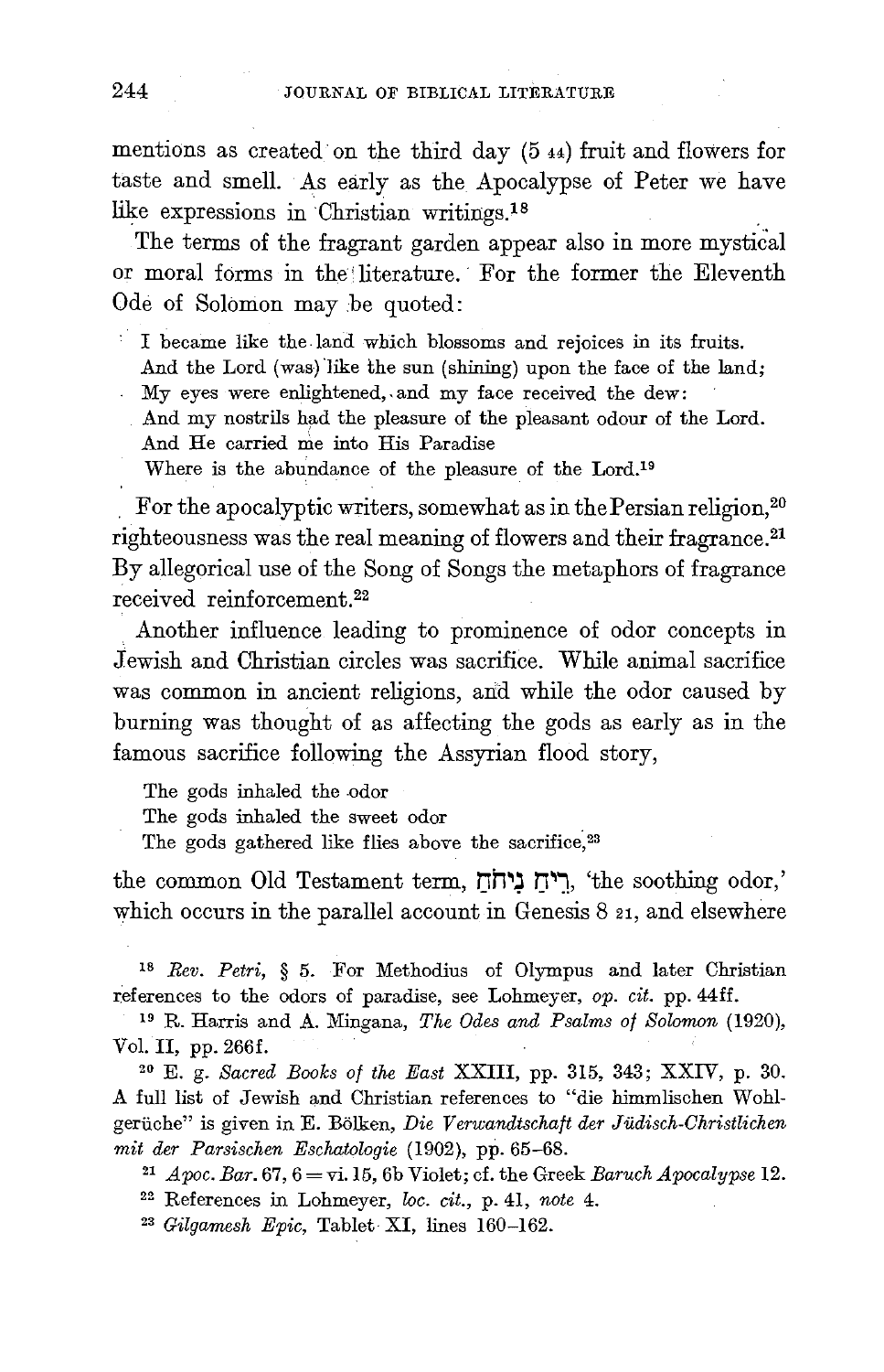as. a fixed term,24 doubtless kept alive in Judaism the connection of sacrifice with the sense of smell. Even more is this true of the Greek translation  $\partial \sigma \mu \dot{\eta}$  evables (whence also the English 'sweet savor') where both words of the formula refer to the olfactory sense. It is the technical term in the LXX and in other Jewish Greek, and it is used metaphorically when moral equivalents for burnt sacrifices are referred to. Thus the *Testaments of the Twelve Patriarchs* says that the angels of the presence of the Lord offer to the Lord 'a reasonable sweet savor and a bloodless offering,<sup>'25</sup> and the Pauline letters use  $\partial \sigma \mu \dot{\eta}$  evwoltas of the gift of the Philippians conveyed by Epaphroditus (Phil. 4 1s) or of the offering of Christ in death (Eph. 5  $_2$ ). The use of  $\theta$ vola or  $\pi \rho$ o $\sigma \phi$ o $\rho$ *á* connects these passages plainly with the sacrificial *terminus technicus.* Probably the same connection exists in 2 Corinthians 2 14ff. where Paul says: "Thanks be unto God, who always leadeth us in triumph in Christ and maketh manifest through us the savor  $(\tau \dot{\eta} \dot{\nu} \dot{\delta} \sigma \mu \dot{\eta} \dot{\nu})$  of his knowledge in every place. For we are a sweet savor ( $e\dot{i}\omega\delta(a)$  of Christ unto God in them that are saved, and in them that perish; to the one a savor  $(\delta \sigma \mu \dot{\eta})$ from death unto death; to the other a savor  $(\partial \sigma \mu \eta)$  from life unto life." The Greek terms are here, but the remarkably similar expression in Rabbinic sources about the law as both a balm of life to the obedient and a balm of death to the disobedient,26 indicates that other fields of ideas have influenced Paul's expression here.

Above all, the incense offerings of Judaism emphasized the

24 The other instances are mostly assigned to the law code of P. Cf. 1 Sam. 2619: "If it be Yahweh that hath stirred thee up against me, let him smell an offering." Lev. 26 31 (H): 'I will not smell your soothing odors.' See the interesting discussion of the meaning conveyed by the term in G. B. Gray, *Sacrifice in the O.T.: its Theory and Practice* (1925), pp. 76ff., 82ff.

<sup>25</sup> Levi 36: όσμήν εύωδίας λογικήν και αναίμακτον προσφοράν. Cf. Paul, Rom. 12 1: θυσίαν ζώσαν . . . την λογικήν λατρείαν; Athenagoras Supplicatio 132: αναίμακτον θυσίαν [και ] την λογικην προσάγειν λατρείαν.

26 Strack-Billerbeck, *Kommentar zum N.T.,* vo!. III (1926), *ad loc.*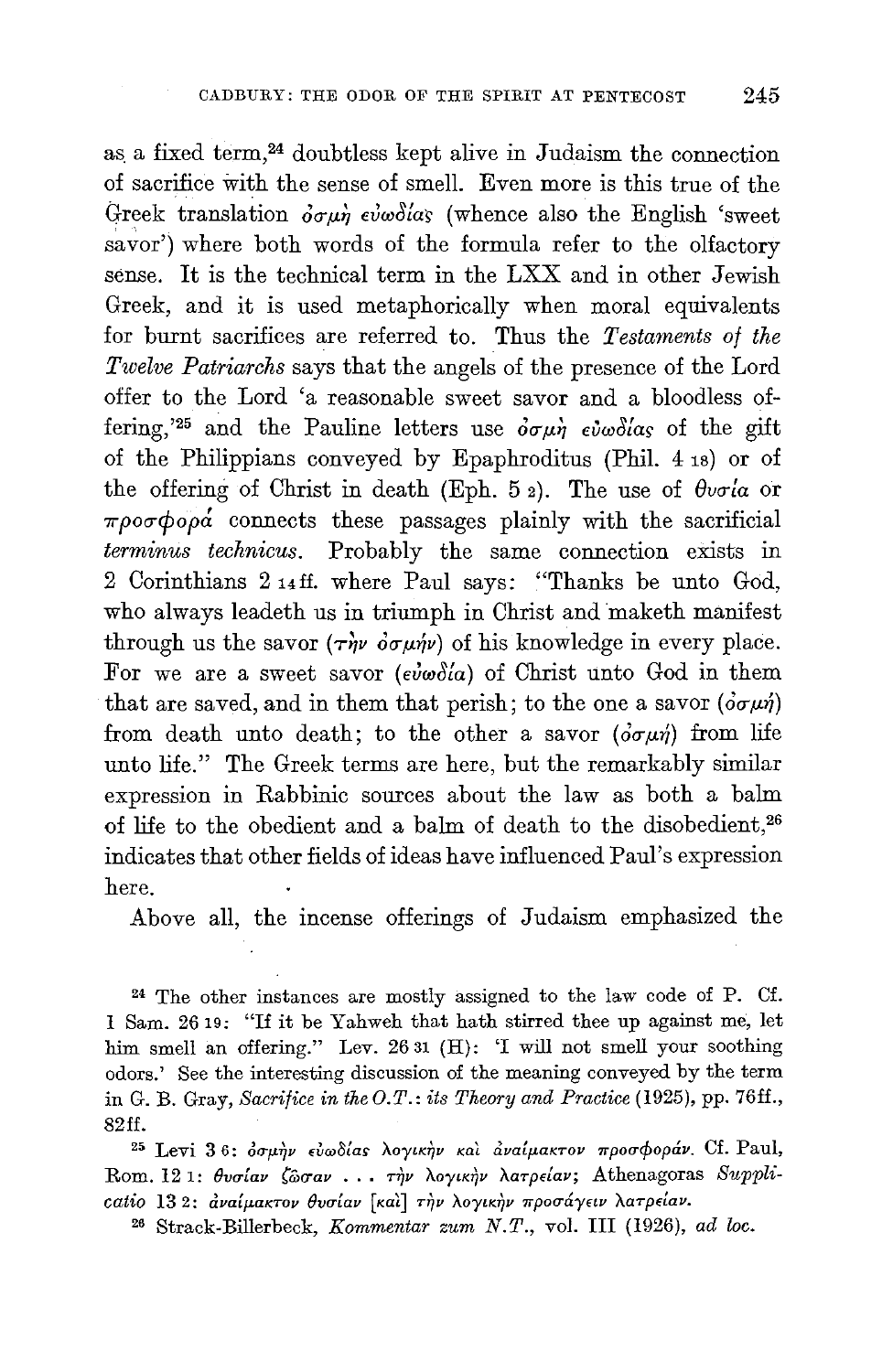odor both of the literal cultus and of its metaphorical application. Not unknown to other religions, like the Egyptian, and the Greek, and the Roman, $27$  it held a place of increasing importance in the developed Jewish ritual. Certain passages in Ecclesiasticus seem to reflect this aspect, though not without the admixture of the odors of trees and flowers as living in gardens<sup>28</sup> and their aromatic products as usedin ointment and perfume.29 When the incense offerings like the sacrifices are spiritualized they become 'the prayers of the saints.'30 And the Christian apologists, in their usual depreciation of all, even the Jewish, ritual, assert that God is in no need of such things, "blood or the sweet savor from flowers or incense, being himself the perfect sweet savor without need and without lack,"31 "for he is always full of all good things, having in himself all sweet savor (i.e.  $\partial \sigma \mu \dot{\eta}$   $\epsilon \nu \omega \partial \alpha s$ ) and all exhalations of fragrant things."32 In such language non-pagan writers seem to approach the quite anthropomorphic pagan view of an odor of deity. Probably it is here merely the passing figure of a bold polemic. But from other angles also Jewish and Christian writers come near attributing odor to deity itself.

It is of course clear that the smoke or incense that fills the shrine is due to human initiative, but an easy step of imagination

27 See the excellent article "Rauchopfer" containing much material relevant to our discussion, by E. Pfister in Pauly-Wissowa, Band IA (1914), coli. 267 ff.

28 The association of paradisiacal fragrance with the odors of sacrifice occurs also in Egyptian literature (incense) and probably in Greek, e. g. Pindar, fragm. 95 Boeckh = 106; 107 Bergk.<br><sup>29</sup> Sir. 24 15; 39 13f. Greek; neither passage yet discovered in Hebrew.

The first is throughout a simile of Wisdom, giving forth odors, which among others are like the fume of frankincense in the tabernacle ( $\delta s \lambda \iota \beta d$ *vov*  $d\tau \mu$ *is*  $\dot{\epsilon}$   $\sigma$   $\kappa \eta \nu \hat{\eta}$ ). The combination of temple incense and of fragrant trees was in the second passage and doubtless elsewhere facilitated by the identity in Greek and the similarity in Hebrew of the words for frankincense and Mount Lebanon.<br><sup>30</sup> Rev. 5 8; 8 3, 4. Cf. Psalm 140 2: karevθvνθήτω ή προσευχή μου ως

 $\theta$ *vμίαμα ένώπιόν σου.* 

31 Athenagoras, Supplicatio 13 1.

<sup>32</sup> Irenaeus, *Adv. haeres.* IV. 14, 3.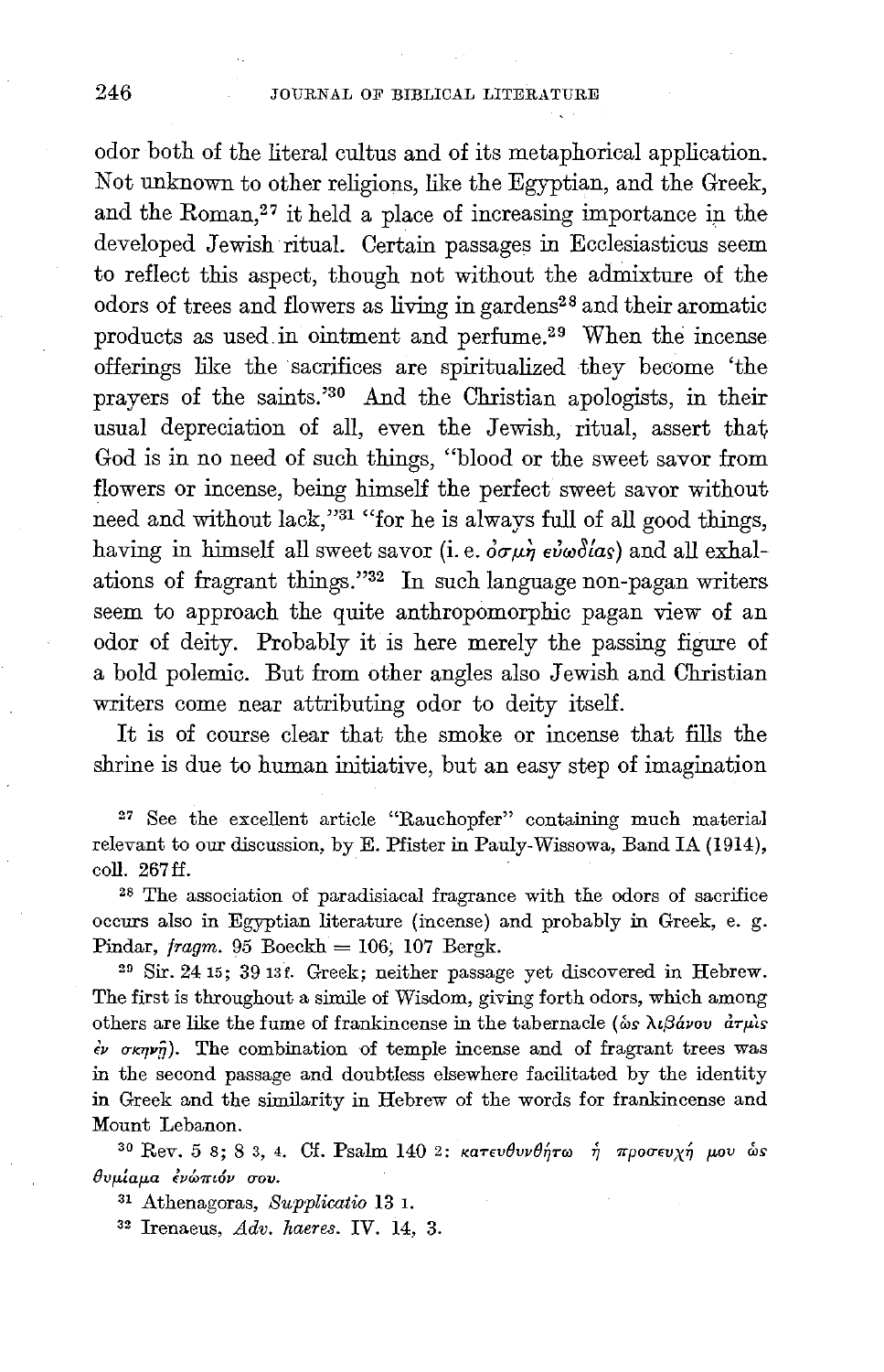could attribute it to God himself.<sup>33</sup> The cloud at least is a sign of his presence, in the ark or in the temple. Could Yahweh not claim also the smoke of altar or table of incense? A striking passage in Josephus<sup>34</sup> seems to say so. When Solomon dedicated the temple and perfumed it with an infinite quantity of incense, "all the air round about was filled and the sweetness reached even those who happened to be farthest away and made known the arrival of God and his establishment in the place newly built and consecrated to him."

From a much more philosophic angle the gnostic and other early Christian speculation attained the concept of divine odor, though here we may suspect the reemergence of primitive Gentile conceptions. In theosophical speculation the quality of divinity required some kind of pervasive metaphor, whether in distinction from matter or as a common characteristic of the several divine persons. For the former may be cited the repeated description in Hippolytus of the Sethians who bridged their dualism of light and darkness by the third element, the spirit. But the spirit is' not like "a current of wind or a certain gentle breeze which may be felt, but just as if some fragrance  $(\delta \sigma \mu \eta)$  of ointment or incense made out of a refined mixture,-a power diffusing itself by some impulse of fragrance which is inconceivable and superior to what one can express  $\ldots$  And the fragrance of the spirit  $(j \epsilon \omega \omega)$ *Tou* 7rvev,uaTo~) is wafted onwards *(¢€peTat),* occupying an intermediate position, and proceeds forth, just as is diffused *(¢€peTat)* the odour of incense offerings (laid) in fire."35 For the

<sup>33</sup> Cf. above p. 242. Gray, op. cit., p. 80, explains the LXX  $\delta \sigma \mu \dot{\eta}$   $\epsilon \dot{\nu} \omega \delta \delta \alpha s$ similarly: "the sweet smell of the sacrifice is not regarded as placating the anger of God at sin, but as a symbol of the pleasure of God in the due discharge of his service-a view which is represented by the paraphrase of the Targum which renders 'an offering which is received with pleasure before God.' Cf. Theod.  $\delta \sigma \mu \dot{\eta}$  ευαρεστήσεωs."

<sup>~</sup>*Antiquities* VIII. 4, I, § 101, 102.

35 Hippolytus, *Refutatio omnium haeresium,* X, II, 1-3 (edit. Wendland, p. 270); *v.* 19, 3f. (p. 116f.) is almost verbatim the same. I quote the English translation of MacMahon from *The Ante-Nicene Fathers,* Buffalo (1886), Vol. V, p. 142.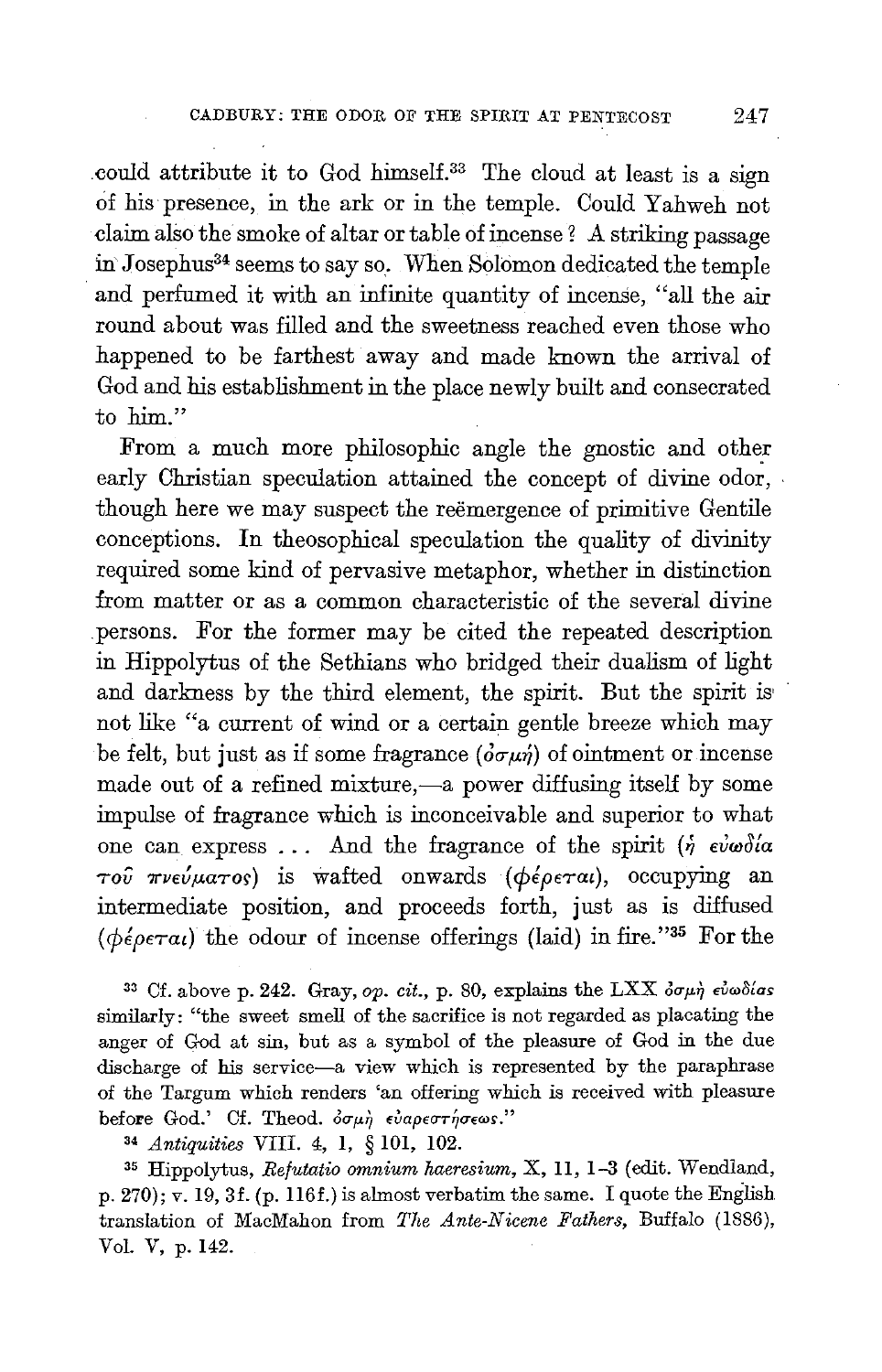latter we may refer to Basilides as described by the same opponent. I quote, without attempting to explain, one sample: 'Sonship' left the spirit "not altogether deserted or separated from the Sonship; nay, (far from it,) for it is just as when a most fragrant ointment is put into a vessel, that even though the vessel be emptied of it with ever so much care, nevertheless some odour of the ointment still remains, and is left behind even after the ointment is separated from the vessel; and the vessel retains an odour of ointment, though it contain not the ointment itself. So the Holy Spirit has continued without any share in the Sonship, and separated from it, and has in itself, similarly with ointment, its own power, a savour of Sonship. And this is what has been declared: 'As the ointment upon the head which descended to the beard of Aaron.' This is the savour from the Holy Spirit borne down from above, etc."36

In both instances, it should be noted, the fragrance is of the Spirit. This brings us back towards the odor at Pentecost. But the idea is not the exclusive property of the heretics. The Mandaean religion, which offers so many points of interesting comparison for. New Testament problems, is one of the most profuse of the heresies in its use of odors in connection with divine beings. Since, however, the Spirit is for the Mandaeans not good but maleficent probably it has no fragrance in their records. Among orthodox writers the odor of the spirit occurs primarily<sup>37</sup> in two connections-at baptism and at martyrdom. The latter is familiarly known as the 'odor of sanctity' and is still a subject of belief in the Roman Catholic church. But it has a long ancestry.38 Early occurrences

<sup>36</sup>*Ibid.,* VII, 22, 13ff. (edit. Wendland, p.199f.): Eng. trans. VII, 10,105.

37 One instance inEusebius, though mentioned at the time of martyrdom, seems to be a general description of the life of Julian of Cappadocia, who is described as πνέων αύτου άγίου πνεύματος (De martyr. Palaest. XI, 27, ed. Schwartz, p. 945). The longer Greek form (also original) reads *rrviwv*   $ε$ *iωδίαs άγίου πνεύματοs* and similarly the Syriac *History of the Martyrs of Palestine* (ed. and trans. by W. Cureton, London (1861), p. 44).

38 E. A. Stiickelberg, "Der Geruch der Heiligkeit," *Schweizer Archiv fur Volkskunde,* XXII (1919), pp. 203ff. (cited by Lohmeyer).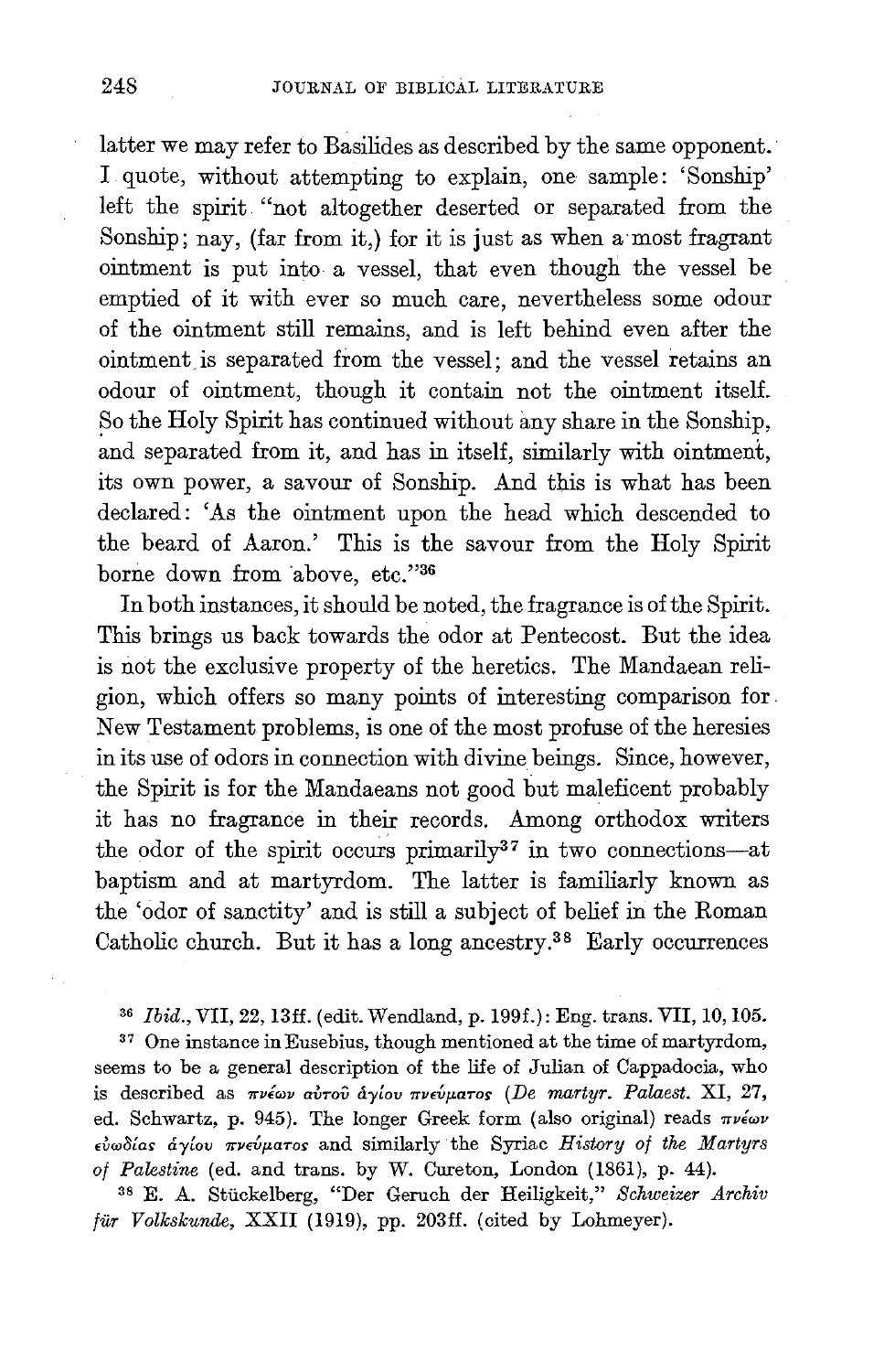are the martyrdoms by fire quoted by Eusebius,—that of Polycarp,<sup>39</sup> and that of the martyrs at Lyons.<sup>40</sup> The full history of the conception we need not here consider. No doubt the use of spices at burial played some part in the idea.<sup>41</sup> Then God himself supernaturally bestows the same preservative that human ministrations normally supply. Another line of filiation may go back to the pre-Christian notions of the odors that mark survival of death. The saints are immortal and their immortality is conveyed to the nostrils of their friends at death or even earlier. Something of both notions is found in the saying of Ignatius that "the Lord received ointment upon his head, that he might breathe forth immortality to his church."42

Baptism in Christianity lays stress on the Holy Spirit. But it also goes back to the use of fragrant oil. It is a chrism, and the odors of its ancestry are revived in the Christian idea of anointing

 $39$  H. E. IV., 15, 37 (ed. Schwartz, Griech. christl. Schriftst. IX, p. 348): και γάρ ευωδίας τοσαύτης άντελαβόμεθα, ως λιβανωτού πνέοντος ή άλλου τινός  $\tau \hat{\omega} \nu$   $\tau \mu \hat{\mu} \omega \rho \hat{\mu} \omega \mu \hat{\sigma} \tau \omega \nu$ , also extant separately in Greek and Latin MSS.  $\Rightarrow$ Mart. Polyc. 15. Fifty years ago Harnack made this passage the basis of an illuminating discussion of the origin and meaning of the odor of Christ in the saints (Zeitschrift für Kirchengeschichte, II (1878), pp. 291-296). He connects it partly with the idea of the death of the martyr as an atoning sacrifice like the Old Testament  $\partial \sigma \mu \dot{\eta}$  simplicity, partly with the idea of immortality.

<sup>40</sup> H. E. V, 1, 35 (ibid., p. 416): την ευωδίαν οδωδότες άμα την χριστού, ώστε ένίους δόξαι και μύρω κοσμικώ κεχρίσθαι αυτούς.

<sup>41</sup> See the passage just quoted. It does not seem to me likely that Lucian in Peregrin. Proteus 36 is parodying the Christian idea. He represents Proteus as scattering incense on the blazing pyre before he himself leaped into the flames. Attention may however be called to the Gospel stories of the anointing of Jesus not only after but before the crucifixion, Matt. 62 12 = Mark. 14 8 = John 12 7 and esp. vs. 3:  $\eta$  δε οίκια επληρώθη εκ της δσμής  $\tau$ ov  $\mu\nu\rho\sigma\nu$ . As with the incense at the temple, the offerings of man merge into the sensible expression of deity.

<sup>42</sup> Eph. XVII, 1: iva πνέη τη εκκλησία αφθαρσίαν. The context and contrast (δυσωδίαν της διδασκαλίας του άρχοντος του αίωνος τούτου) shows that the language is figurative. Ignatius does not need to explain to his readers the equivalence of ointment to immortality any more than he does the Pauline metaphor of the church as the head of Christ.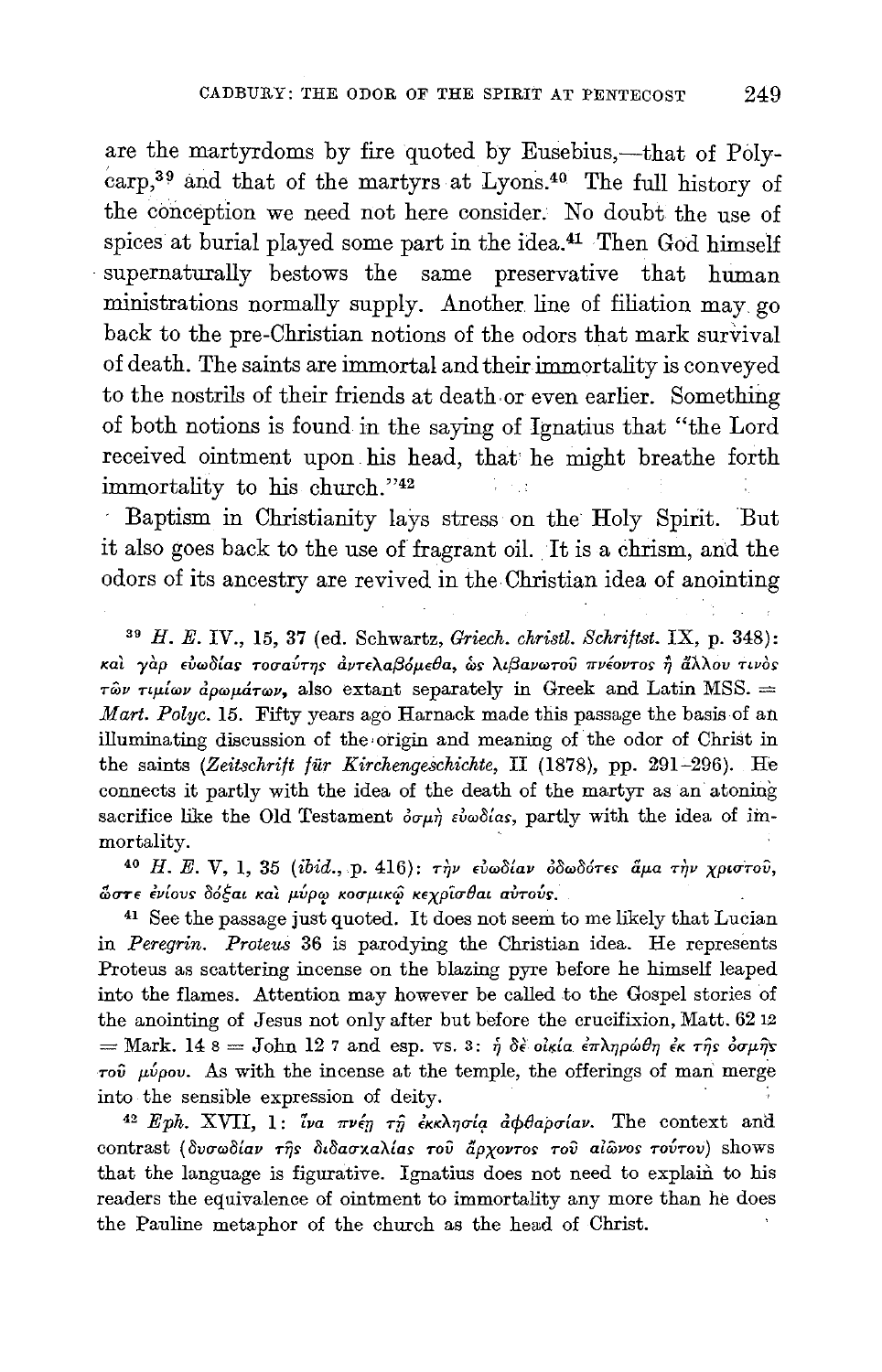with the spirit. Indeed, before long the literal physical odors were applied, and besides water, ointment came into use.<sup>43</sup> Of course baptism as well as martyrdom was an earnest of immortality. And so Cyril of Jerusalem could address catechumens with the words: ήδη μακαριότητος όσμη πρός ύμας, ω φωτιζόμενοι· ήδη τά νοητά άνθη συλλέγετε πρός πλοκήν έπουρανίων στεφάνων· ήδη του πνεύματος του άγίου έπνευσεν ή ευωδία.<sup>44</sup>

Of the part played in medieval Christianity by the symbolism of odors I must not now speak.<sup>45</sup> Let us return to the story of Pentecost and see what suggestions our long digressions into wide fields of religious history have brought us.

It may be observed in the first place that our various texts, at least those in Greek, confirm the view that the wording of our Greek Acts readily lent itself to interpretation as "a strong odor was wafted abroad and it filled the whole house where they were sitting." Whenever the subject of odors appears in Greek

<sup>43</sup> On the separate sacrament of unction and the significance attached to the odors of the oil by the early gnostics see Lohmeyer, op.  $cit., p. 4l$ note 2, and the very full treatment of "Ölsakrament" in W. Bousset, Hauptprobleme der Gnosis (1907), pp. 297-305. The oil is oil of the tree of life. It gives to believers the heavenly odor that keeps demons away. The Clementine Recognitions I, 45 speak of its intended effect upon believers ut et ipsorum lux luceat et spiritu sancto repleti immortalitate donentur. The Marcosians called it  $\tau \nu \tau \circ \nu$   $\tau \gamma$ s  $\nu \tau \partial \rho$   $\tau \alpha$   $\delta \lambda \alpha$   $\epsilon \nu \omega \delta \alpha$ s (Irenaeus, I, 21, 5).

There is also some evidence of a use of incense at baptism in Moses bar Kepha. See R. A. Aytoun in Expositor, Oct. 1911, p. 343.

44 Migne, Patrologia Graeca 33, 322.

<sup>45</sup> There are numerous references to odors in mystic experiences in the records of the Dominican nuns in Switzerland, in Jacob Boehme, George Fox, etc. See for example: H. Wilms, Das Beten der Mystikerinnen (1916), pp. 148f.; Rufus M. Jones, Spiritual Reformers of the Sixteenth and Seventeenth Centuries (1914), p. 223. I content myself with one brief quotation from The Book of Divine Consolation of the Blessed Angela of Foligno: translated from the Italian by Mary G. Steegmann (London 1909), p. 168. After her first vision of the Lord she says: "From this time forth I was often aware of indescribable odours: but these and other things can I not explain, so great was the sweetness and joy which I did feel in them." Reference may also be made to a short statement by the present writer in The Friend (London), Vol. LXVIII (1928), pp. 604ff., on "Creation's Other Smell".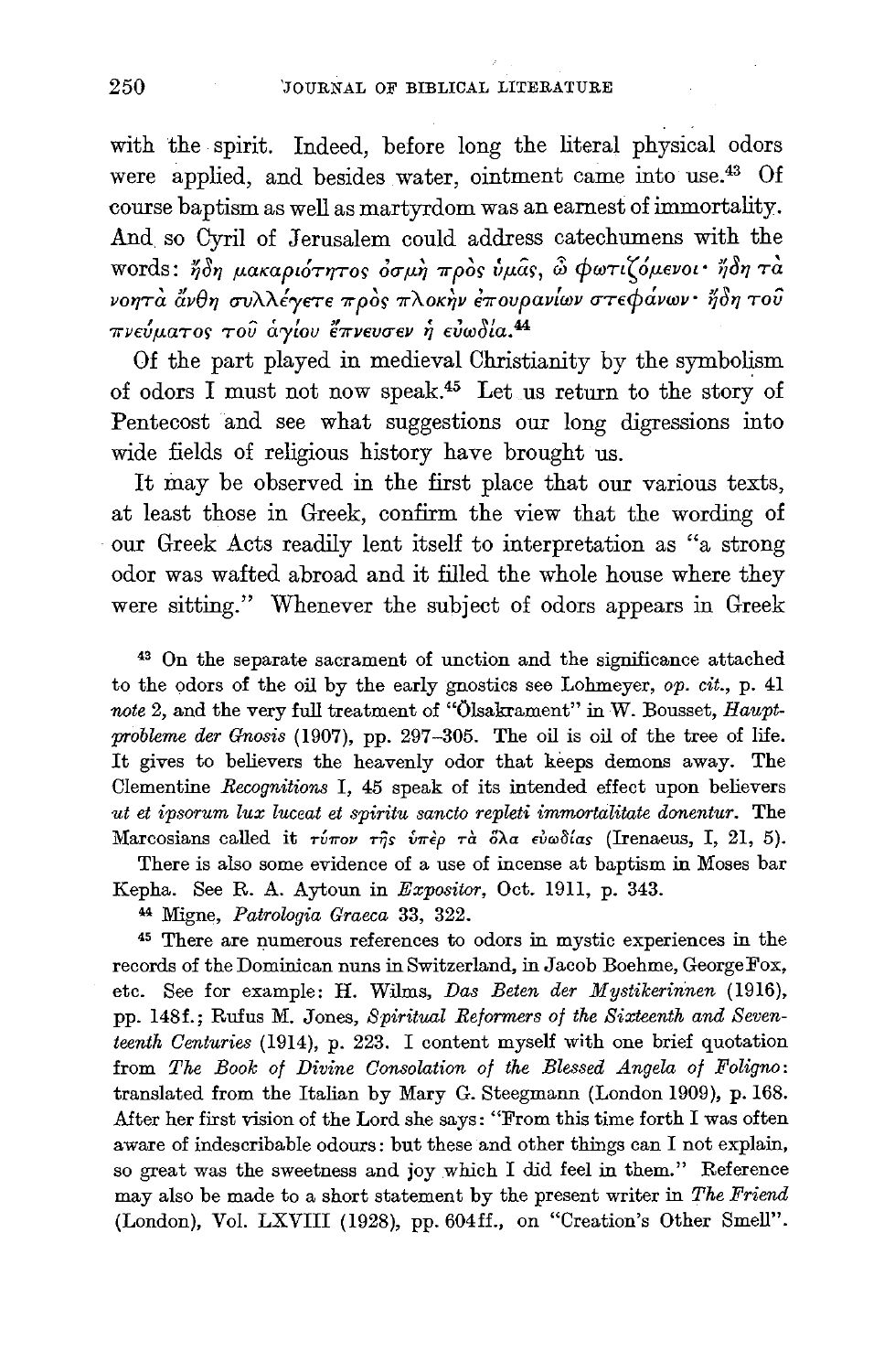writing, then the verb  $\pi \nu \epsilon \omega$  is used naturally and easily. I limit my examples to odors connected with religion. Even to his invented goddess, Theoria, Aristophanes cries

> $\delta$ ίον δε πνείς, ως ήδυ κατά της καρδίας, γλυκύτατον, ώσπερ αστρατείας και μύρου.<sup>46</sup>

The mouth of the oracle 'breathes forth' most sweetly, <sup>47</sup> so does the body of Alexander.<sup>48</sup> The bathing place of the bride Hera still 'breathes up' a fragrance.<sup>49</sup> Of the home of the blest we read that it 'breathes out' a soft and gentle aura,<sup>50</sup> or that a certain wonderful aura 'breathes about' those who approach it, sweet and fragrant, such as the historian Herodotus says blows from Araby the blest.<sup>51</sup> The trees which Enoch saw 'breathe' of the spices frankineense and myrrh.<sup>52</sup> When deity confers grace or beauty or health on mortals the same verb is used.<sup>53</sup> When Christ is anointed with ointment it is that he may 'breathe' forth incorruption on the church.<sup>54</sup> And at the martyrdom of Polycarp the witness felt as though frankincense or some other of the precious spices was 'breathing' forth.<sup>55</sup>

The noun  $\pi\nu$ on or  $\pi\nu$ on appears, though less frequently, in the same connections. Lucian in his De dea Syra 30 speaks of

<sup>46</sup> Aristophanes, Pax 525f.

<sup>47</sup> Plutarch, De defectu orac. 21, p. 421 Β: ήδιστον αποπνέοντος.

48 Plutarch, vit. Alex. 4: του χρωτός ήδιστον απέπνει. See the whole discussion of the origin of Alexander's fragrance.

<sup>49</sup> Aelian, Nat. animal. 12, 30 ές νύν ο χώρος ευωδίαν αναπνεί.

<sup>50</sup> Plutarch, De sera num. vind. 22, p. 565 F: εξέπνει δε μαλακήν και πραείαν αύραν όσμας αναφέρουσαν ήδονης τε θαυμασίας και κρασιν.

<sup>51</sup> Lucian, Ver. hist. 11, 5: θαυμαστή τις αύρα περιέπνευσεν ήμας, ήδεια και ευώδης κτλ.

<sup>52</sup> Enoch, Greek Trans., 29, 2: δένδρα πνέοντα άρωμάτων.

<sup>53</sup> Homeric Hymn to Demeter 238: ήδὺ καταπνείουσα. Hymn. orph. 84, 8: όλβον επιπνείουσα και ηπιόχειρον υγιείαν. (Hymn to Hestia, cited by Lohmeyer p. 14).

<sup>54</sup> Ignatius, Eph. XVII, 1. For πνέω αφθαρσίαν cf. Irenaeus III, 11, 8 (speaking of the gospels):  $\pi a\nu\tau a\chi\delta\theta\epsilon\nu$   $\pi\nu\epsilon\delta\nu\tau\alpha s$   $\tau\gamma\nu$   $\delta\phi\theta a\rho\sigma\alpha\nu$ . Cf. references in note 56.

<sup>55</sup> Eus., loc. cit. in note 39.

251

17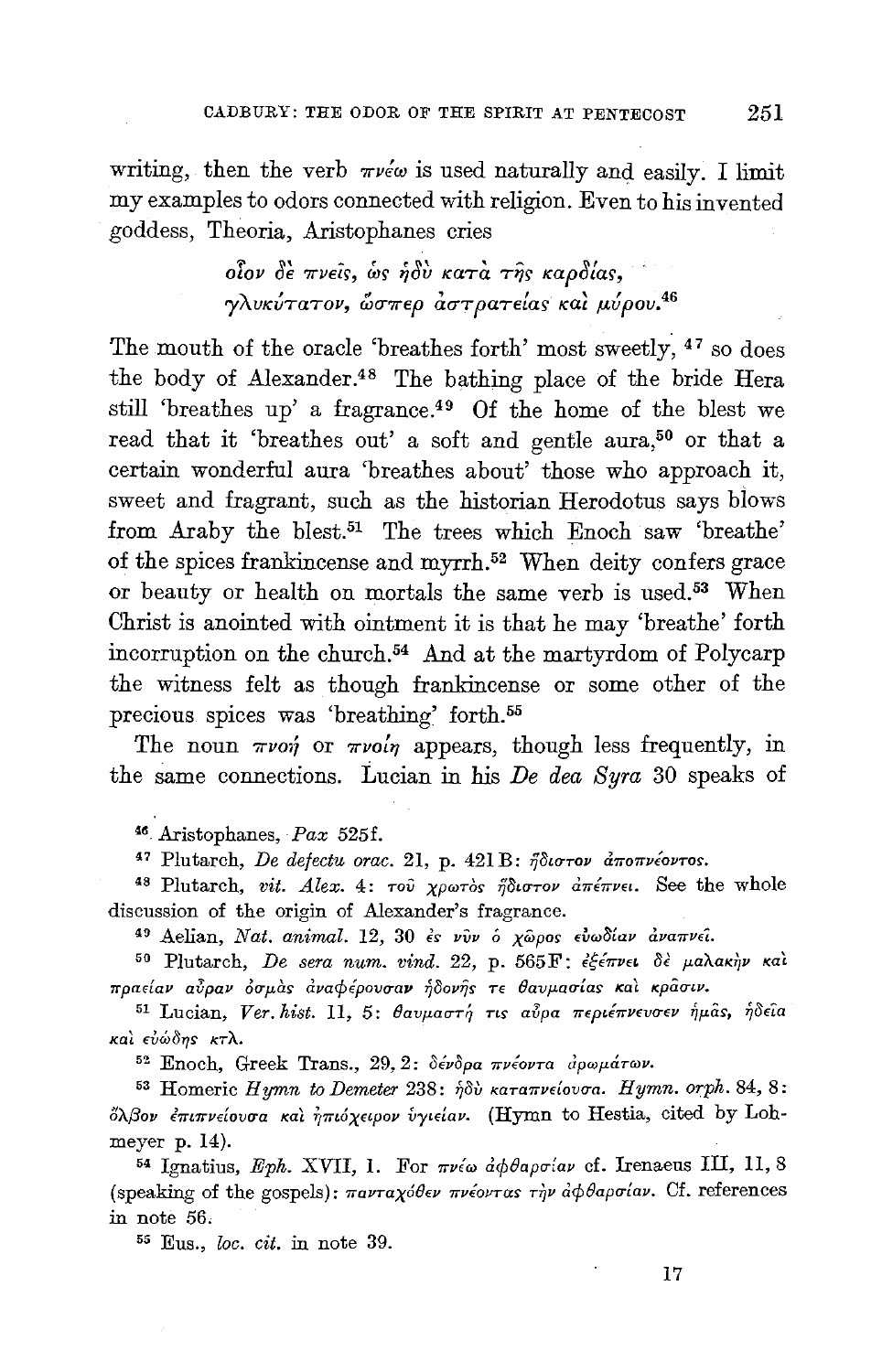the ambrosial odor that greets from afar one that approaches the temple with its good breath  $(\pi\nu o \nu)$ , a breath that clings to the garments as one departs. For Irenaeus  $\partial \partial \mu \dot{\eta} \, d\phi \theta a \rho \sigma a a s$  and πνοή αφθαρσίας are interchangeable.<sup>56</sup> For the Spirit (πνεύμα)<sup>57</sup> certainly the cognate  $\pi \nu \epsilon \omega$  and  $\pi \nu \nu \gamma$  might well have seemed to an ancient writer appropriate.<sup>58</sup>

Of the verb  $\phi \epsilon \rho \epsilon \sigma \theta \alpha t$  also our examination of divine odors in Greek sources has given some examples. Hippolytus at least uses it repeatedly in his description of the odors, whether of the Spirit or of incense, in the systems of Basilides or the Sethians.<sup>59</sup> We have already quoted from the Revelatio Petri 5  $\tau$ 000 $\sigma$ rov de  $\hat{\eta}$ ν το ἄνθος ως και έ $\phi'$  ήμας εκείθεν φέρεσθαι.

Characteristic, too, of references to smell,-more characteristic than of references to sounds, as it is usually taken,—is the phrase in Acts 2 s, that it 'filled all the house.' Beside John 12 s, 'the house was filled with the odor of the ointment,' could be cited passages from Egyptian inscriptions as, '(the palace) was overflowed with the odor of the god,'60 and from elsewhere.

The association of smell with the other two senses of sight and sound, as emphasized by Ephrem in the account of Pentecost, also occurs in other sources, indeed occurs so often of epiphanies that Lohmeyer can say: "Daraus wird die Einfügung des Wohlgeruches 'begreiflich'."61 His examples are partly Greek and

<sup>56</sup> Iren. I, 4, 1 and I, 6, 1. So εκπνοή Eur. Hipp. 1438.

<sup>57</sup> Note the use of  $\pi \nu \epsilon \hat{v} \mu a$  itself nearly in this sense in Euripides' Hipp. 1391.

<sup>58</sup> And since the spirit is thought of as inspiring the prophets, Origen (Philocalia, ed. J. A. Robinson, p. 34) and Eusebius (Dem. Evan. VIII. *Proem.*  $11; G, C, S, XXIII, p. 351$  ed. Heikel) speak of the odor that breathes from the prophecies. So Hippolytus, Comm. in Cant. ed. Bonwetsch I, 366 calls τον προφητικόν λόγον of 2 Pet. 1 19 'the fragrant word.'

<sup>59</sup> Refutatio, ed. P. Wendland, pp. 117, 7, 8; 200, 6; 270, 18, 19.

60 Inscription on wall of temple at Deir-el-Bahari, cited by Lohmeyer, loc. cit., p. 15 from Naville.

 $61$  Op. cit., p. 43, note 4. Harnack, loc. cit., p. 295f. note, knew of the tradition of an odor at Pentecost from Lagarde's miscalled  $\delta\iota\delta\alpha\chi\eta$  'A $\delta\delta\iota\iota\sigma\iota$ and makes this comment: "Man hat also in späterer Zeit den  $\hat{\eta} \chi$ os ώσπερ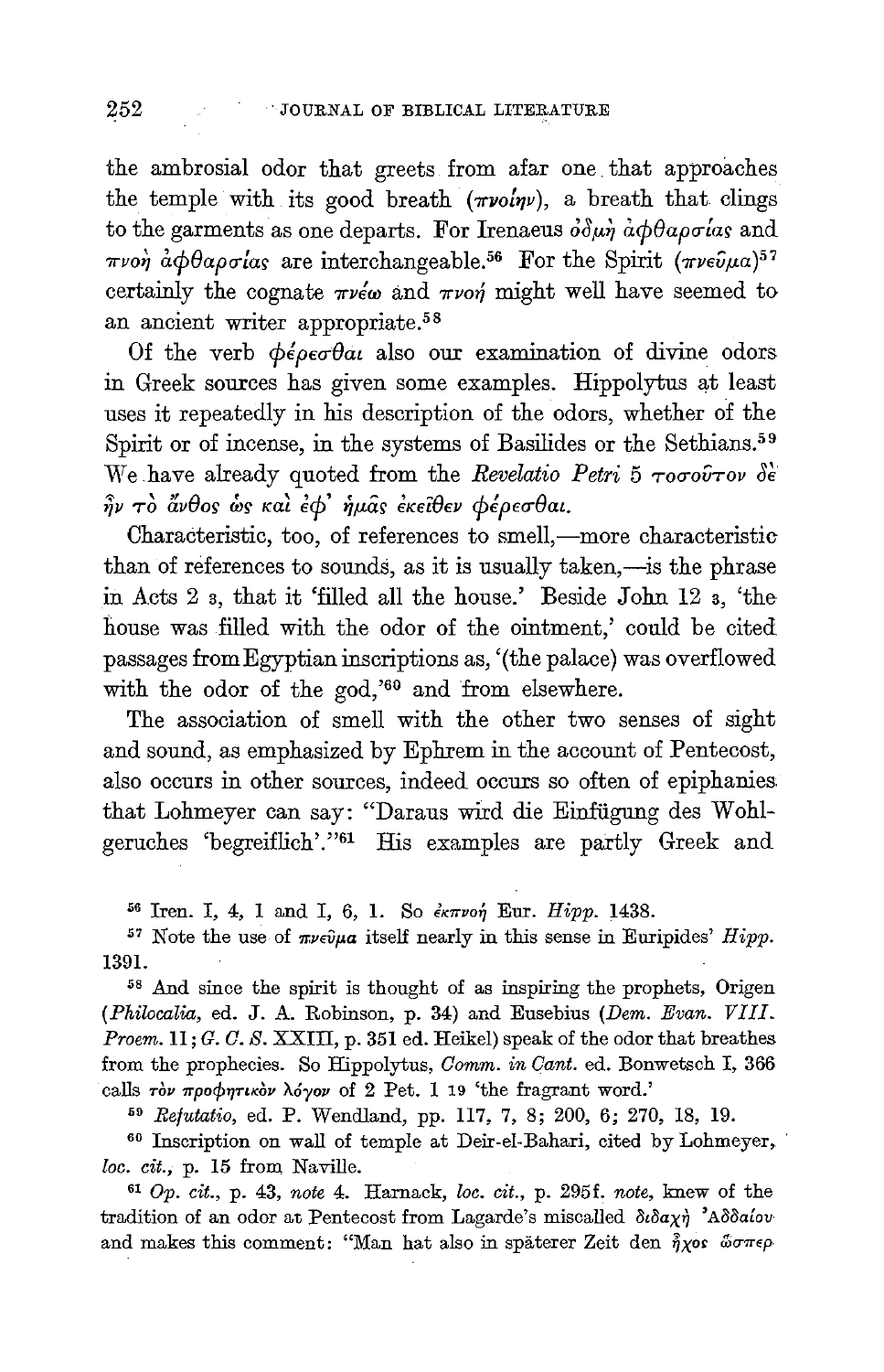partly Egyptian, and he finds echoes of this tripartite division for the former in Paul (1 Cor. 12 17):  $\epsilon_l^2$  ox  $\sigma \delta \sigma \omega \alpha \partial \phi \theta$  $\alpha \lambda \mu \delta s$ ,  $\pi \sigma \hat{\nu}$  $\hat{\eta}$  *akoή*; *εί δλον ακοή, ποῦ ἡ ὄσφρησις*;<sup>62</sup> for the latter in a record of Memphitic theology which says "If the eyes see, the ears hear, the nose breathes the air, only so they bring it to the heart."63 Evidently in several cultures popular psychology required the witness of three senses for the perception of deity.<sup>64</sup>.

But aside from all verbal suggestions in the text, the odor at Pentecost has doubtless some connection with the widespread symbolism of odors in religion to which we have referred. If, as is possible, it appeared first or exclusively in the Syriac church it might be attributed to certain eastern cultural contacts. But which line of descent represents its real ancestry is uncertain. It would seem to be the old or revived motif of the mark of an epiphany and to serve the usual purpose of facilitating human recognition of the divine presence. The notion of anointing, with its connotations of fragrance, may also be responsible for it here.

It is not impossible that it owes its origin in part to Ephrem himself. There are appearances of the idea in Syriac sources of later date. In fact the following two passages were mentioned in a brief note by Eb. Nestle<sup>65</sup> in 1903 without his knowing anything of the evidence from Ephrem Syrus on Acts although this had been published previously by Rendel Harris. The passages are as follows:

The *Doctrine of Addai*, (or the *Doctrine of the Apostles*): And when Simon Cephas had spoken these things to his fellow Apostles, and

 $\phi$ *ερομένης πνοῆς βιαίας*, welcher das ganze Haus erfüllte, in eine  $\delta \sigma \mu \dot{\eta}$  $\eta$ dela umdeuten zu müssen gemeint. So notwendig erschien bereits der 'Wohlgeruch' als begleitendes Zeichen einer iiberirdischen Manifestation."

<sup>62</sup>*Op. cit.,* p. 5, *note* l.

63 *Op. cit.,* p. 15 *note* 2, quoting from Erman, "Ein Denkmal memphitischer Theologie," Sitzungsberichte d. Berl. Akad., phil.-hist. Klasse XLIII (1911), p. 939. For a Christian use of the triad see Origen, *Philocalia,* 

ed. J. A. Robinson (Cambridge, 1803), p. 34. 64 There are many cases also of light and odor without sound.' 65 *Zeitschrift fur die netdestamentliche Wissenschaft* IV, 272f., cf. VII (1906), 95.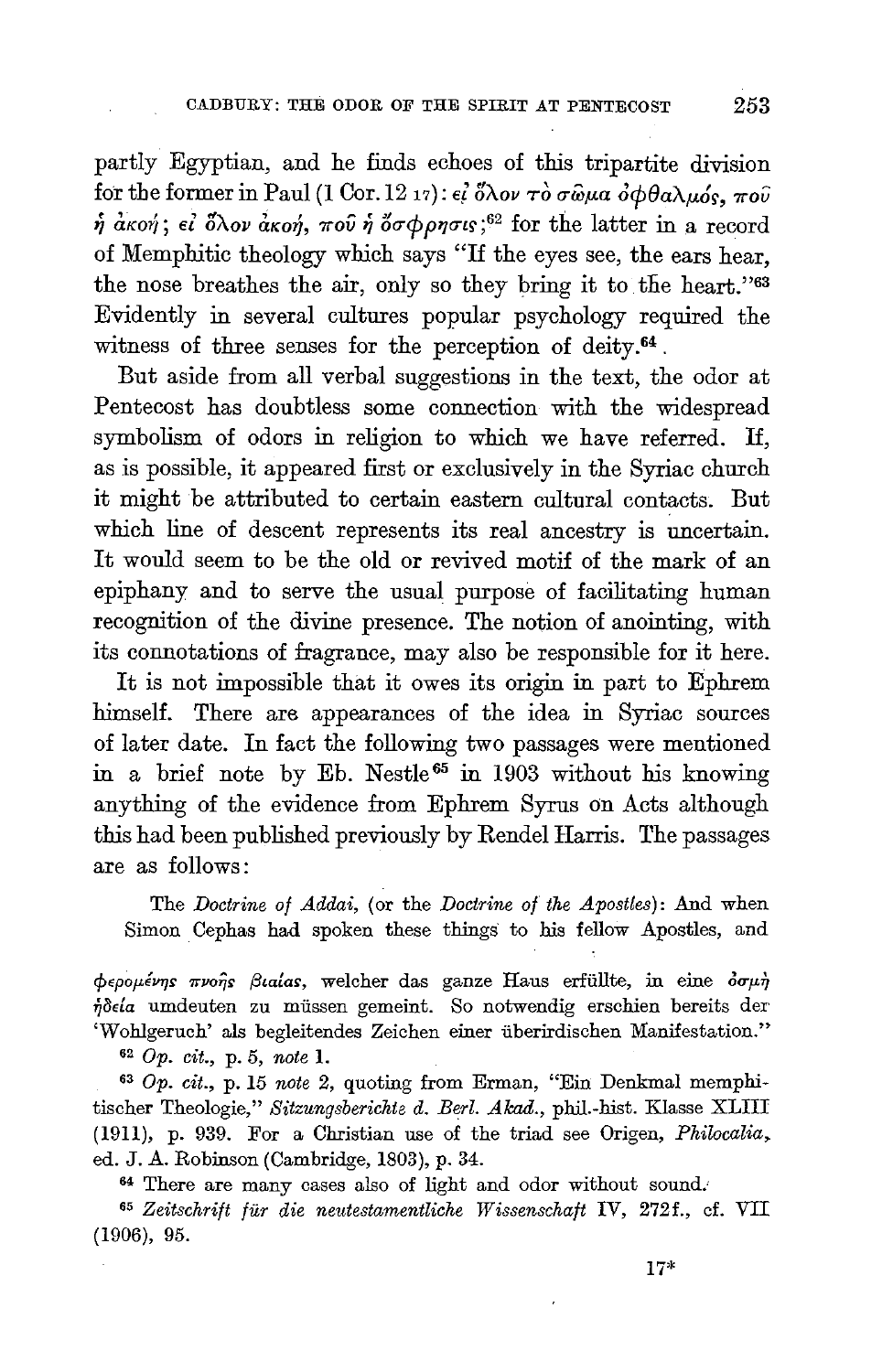reminded them, a voice of mystery was heard by them and a sweet odour which is strange to the world was diffused on them, and tongues of fire, between the voice and the odour, came down to them from heaven, and alighted and sat upon every one of them, and according *to* the tongue which each of them had received he prepared himself to go to that country in which that tongue was spoken.<sup>66</sup>

*The Book of the Bee* by Salomon of Basra: At the third hour of the holy Sunday of Pentecost, a mighty sound was heard, so that all men were terrified and marvelled at the mightiness of the sound; and the chamber was filled with an ineffably strong light. And there appeared over the head of each one of them (something) in the form of tongues of fire, and there breathed forth from thence a sweet odour which surpassed all aromas in the world\_67

Further reasons for attributing the reading to Ephrem or at least to the tradition of the Syriac Church occur in some other

66 English translation from the *Doctrine of the Apostles* in W. Cureton, *Ancient Syriac Documents* (London 1864), p. 25. The Syriac text is given *ibid.*, p.  $\omega$ . The basis was two British Museum MSS. and the following named edition. A. P. Lagarde, *Reliquiae iuris ecclesiastici antiquissimae,*  XIII, (Leipzig-printed in Vienna-1856), p. 90 gives his own Greek translation of the same passage. This is quoted by Nestle, loc. cit., and others as doctrine of Addai because the heading of the whole and sub-heading of this first part were given as  $\eta$   $\partial \iota \partial a \chi \eta$   $\Delta \partial \iota \partial a$  *(ov.* 

67 English translation from *The Book of the Bee,* edited by Ernest A. Wallis Budge, *(AnecdotaOxoniensa,* Semitic Series, Vol. I. Part. II). Oxford, 1886, Chap. 47, p. 103; Syriac text, p. مده. A Latin translation of Syriac and Arabic text in J. M. Schoenfelder *Salomonis episcopi Bassorensis liber apis* (Bamberg, 1866), p. 76. The author's *floruit* was about 1222 A. D.

As another Syriac writer continuing the traditional exegetical tradition after Ephrem of the odor at Pentecost perhaps we may add Isho'dad of Merv who lived about 850 A.D. In his commentary on this pericope of Acts according to the English translation of Mrs. M. D. Gibson *(Horae Semiticae* X (1913), p. 7) he said: "Suddenly the sound of heavy thunder came and from the force of the sound, the inhabitants of Jerusalem were terrified, and there was seen above that upper room fire that was formed in the likeness of a burning ball; and a vapour of smoke and a soft wind blowing in the midst of the upper room and around it; and from that ardent flame there were distributed gifts in the form of tongues of fire." But in the original Syriac (p.10\*) the adjective here translated 'soft' is  $\vec{A}$ which can hardly stand for *fluatas*, but primarily and perhaps more commonly means 'sweet' or 'fragrant.' This passage illustrates how easily in the process of translation an odor can appear or can vanish from the text.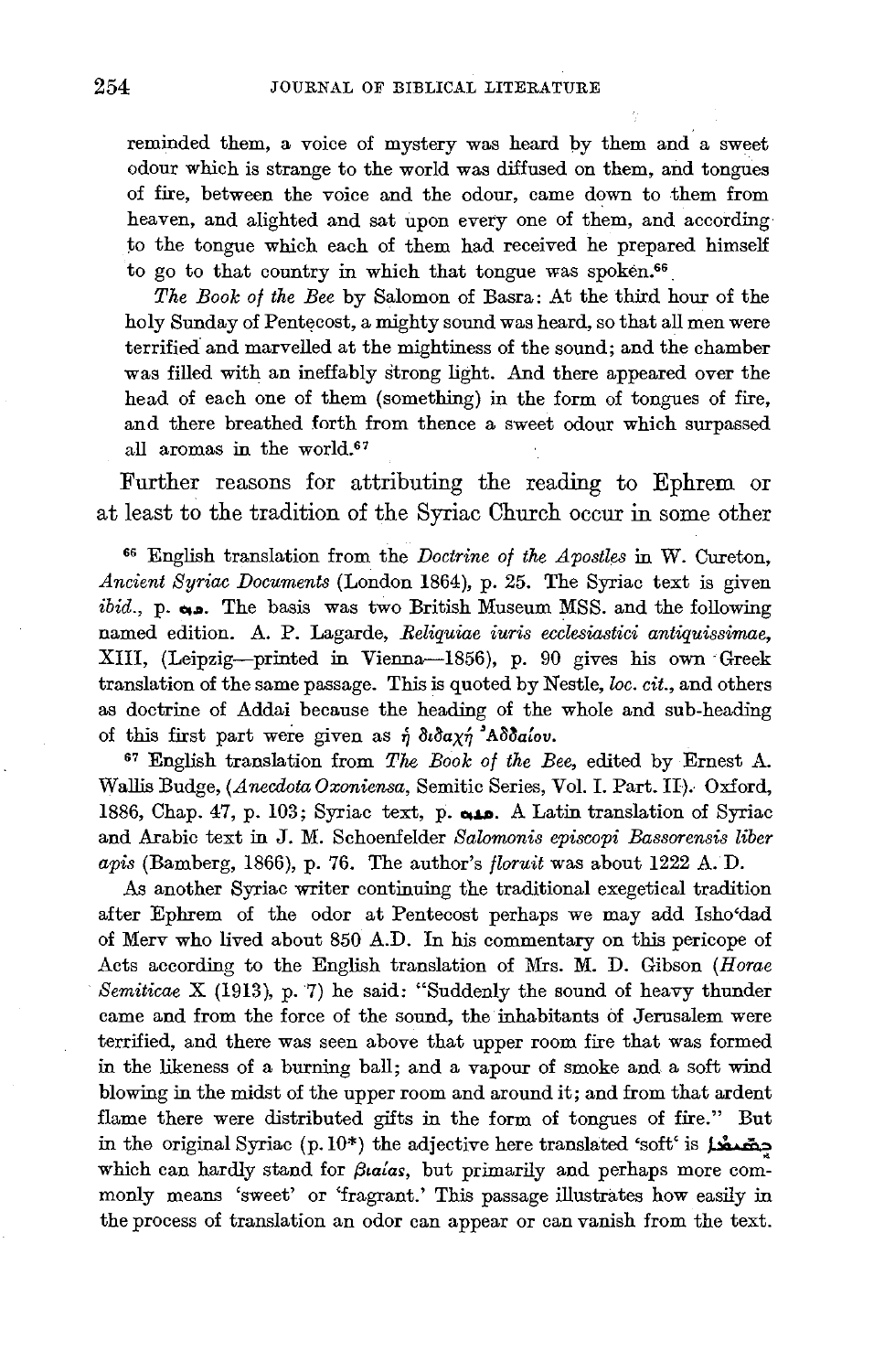passages which, so far as I know, have not been cited in this connection. The important work, the *Diatessaron* of Tatian; at least in the form in which Ephrem commented on it, contained at the baptism of Jesus beside the voice from heaven, not only the light at Jordan, which reminds us of Justin Martyr, but also perhaps a statement that the odor of perfumes was wafted. Thus the familiar process of conforming the baptism of Jesus and Christian baptism has led to the recurrence of the same triple evidences of the senses at the Jordan as at Pentecost. The passage as quoted and translated from the commentary of Isho'dad of Merv on Matthew  $3$   $15-17$  by Mrs. Lewis reads:

And straightway, as the Diatessaron testifies, a great light shone, and the Jordan was surrounded by white clouds, and the Jordan stood still quietly from its course, its waters not being troubled and a scent of perfumes was wafted thence.<sup>68</sup>

Still further the harmonization of similar scenes carried the harmonist Tatian or his commentator Ephrem. The transfiguration scene is notoriously like the baptism scene, and Ephrem's comment reads, in the Latin translation of the Armenian:

Quum Moyses et Elias apparuisset, dixit Simon: Si vis, Domine, *faciamus hie tria tabernacula.* Quod dixit, quia ilium montem a vexationibus Scribarum vacuum et quietum vidit et hoc ei placuit. Fragrans in nares eius suavis odor regni pervenit et deliciis eum affecit.<sup>69</sup>

<sup>68</sup>*Horae Semiticae* V (Cambridge, 1911), p. 27. (Syriac text, *ibid.,* Vol. VI, p. 46). The marginal reference is to Gannat Busanne, p. 55. The same passage had been detected as Ephrem's and quoted in a slightly different wording in 1895 by J. R. Harris, *Fragments of the. Commentary of Ephrem Syrus upon the Diatessaron* (1895), p. 43, and simultaneously by H. Goussen, *Studia Theologica,* fasc. I. "Pauca fragmenta genuina diatessaronica," p. 63.

The odor may be Isho'dad's or Tatian's rather than Ephrem's; The Armenian translation of Ephrem's commentary (Mösinger, p. 43; see note 69) has the light and the voice at baptism but not the odor.<br><sup>69</sup> The translation is that of J. B. Aucher emended by G. Mösinger

*Evangelii concordantis expositio facta a sancto Ephraerno doctore S yro* (Venice, 1876), p. 156. It is strange that Rendel Harris, though he quotes all other parts of this passage in his *Fragments of the Commentary of Ephrem Syrus*